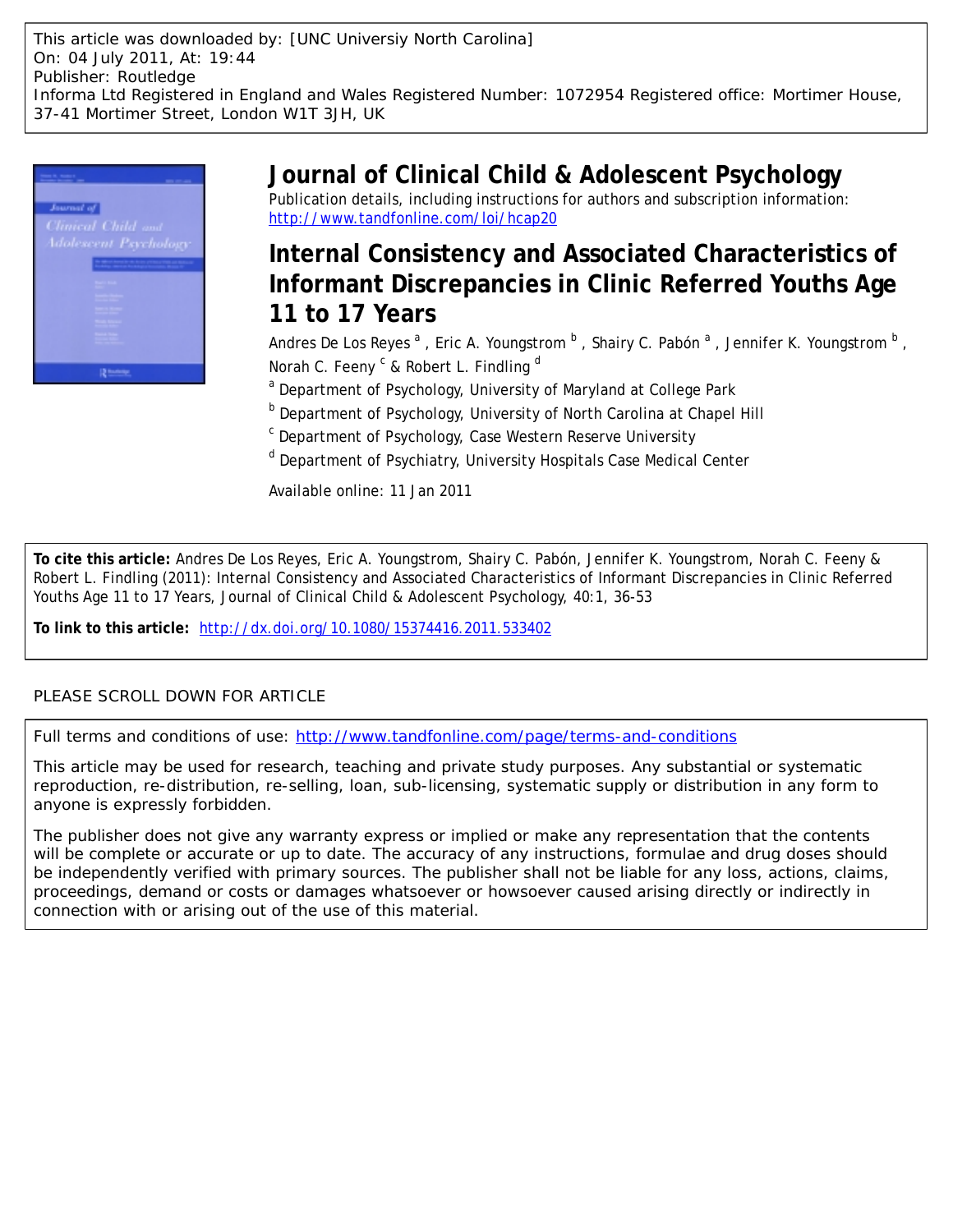## Internal Consistency and Associated Characteristics of Informant Discrepancies in Clinic Referred Youths Age 11 to 17 Years

Andres De Los Reyes

Department of Psychology, University of Maryland at College Park

Eric A. Youngstrom

Department of Psychology, University of North Carolina at Chapel Hill

Shairy C. Pabón

Department of Psychology, University of Maryland at College Park

Jennifer K. Youngstrom

Department of Psychology, University of North Carolina at Chapel Hill

Norah C. Feeny

Department of Psychology, Case Western Reserve University

Robert L. Findling

Department of Psychiatry, University Hospitals Case Medical Center

In this study, we examined the internal consistency of informant discrepancies in reports of youth behavior and emotional problems and their unique relations with youth, caregiver, and family characteristics. In a heterogeneous multisite clinic sample of 420 youths (ages 11–17 years), high internal consistency estimates were observed across measures of informant discrepancies. Further, latent profile analyses identified systematic patterns of discrepancies, characterized by their magnitude and direction (i.e., which informant reported greater youth problems). In addition, informant discrepancies systematically and uniquely related to informants' own perspectives of youth mood problems, and these relations remained significant after taking into account multiple informants' reports of informant characteristics widely known to relate to informant discrepancies. These findings call into question the prevailing view of informant discrepancies as indicative of unreliability and/or bias on the part of informants' reports of youths' behavior.

This work was supported, in part, by NIH R01 5MH066647 (PI: Eric Youngstrom). Special thanks to Heather Marcinick, the members of the ABACAB research team and personnel at Applewood Centers, and the families who participated in this study.

Dr. Findling receives or has received research support, acted as a consultant, and/or served on a speaker's bureau for Abbott, Addrenex, AstraZeneca, Biovail, Bristol-Myers Squibb, GlaxoSmithKline, Johnson & Johnson, KemPharm, Lilly, Lundbeck, Neuropharm, Novartis, Noven, Organon, Otsuka, Pfizer, Sanofi-Aventis, Sepracore, Shire, Solvay, Supernus Pharmaceuticals, Validus, and Wyeth.

Correspondence should be addressed to Andres De Los Reyes, Comprehensive Assessment and Intervention Program, Department of Psychology, University of Maryland at College Park, Biology/Psychology Building, Room 3123H, College Park, MD 20742. E-mail: adelosreyes@ psyc.umd.edu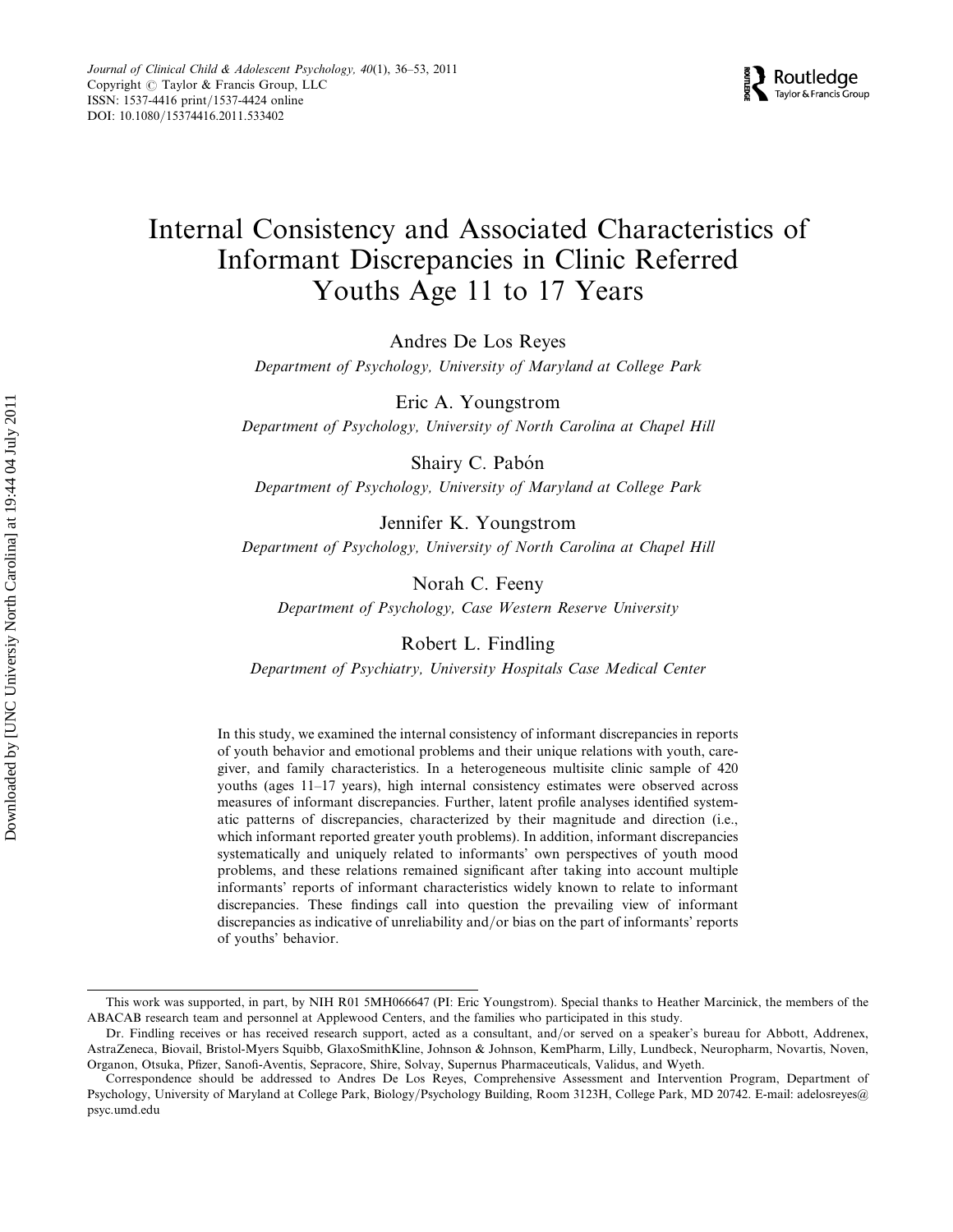The absence of definitive measures for assessing clinical conditions (e.g., anxiety, depression, disruptive behavior) in children and adolescents (hereafter referred to collectively as ''youths'') makes it crucial to assess clinical functioning from the perspectives of multiple informants. These informants include the youth, parents, teachers, clinicians, laboratory observers, and official records. Multiple informants' reports often disagree with each other. Indeed, these disagreements occur in reports on the number or severity of symptoms and whether a youth meets diagnostic criteria for a disorder (De Los Reyes & Kazdin, 2005), making informants' reporting disagreements (hereafter referred to as ''informant discrepancies'') some of the most consistent effects observed in clinical science (Achenbach, 2006; Achenbach, McConaughy, & Howell, 1987). These informant discrepancies influence how one draws research conclusions in that (a) multiple informants are often used in a single study to assess the same clinical condition and (b) relying on any one informant within the study often significantly changes the conclusions one might draw from the study's findings (e.g., De Los Reyes & Kazdin, 2005, 2006a, 2008, 2009; Koenig, De Los Reyes, Cicchetti, Scahill, & Klin, 2009; Weisz, Jensen-Doss, & Hawley, 2005; Youngstrom, Findling, & Calabrese, 2003).

Whereas prior work has largely focused on documenting how informant discrepancies influence the methodology behind interpreting research conclusions, an emerging body of work suggests that these discrepancies have substantive implications for understanding the development and expression of youth psychopathology. For instance, greater parent–youth reporting discrepancies on reports of numerous constructs (e.g., youth's behavior and emotional problems, negative parenting, parental monitoring) predict such varied outcomes as increases in youth aggressive and oppositional behaviors, youth mood and anxiety behaviors, and poor parent involvement in the youth's therapy (De Los Reyes, Goodman, Kliewer, & Reid-Quiñones, 2010; Ferdinand, van der Ende, & Verhulst, 2004; K. Guion, Mrug, & Windle, 2009; Israel, Thomsen, Langeveld, & Stormark, 2007). Further, informant discrepancies and in particular discrepancies between parent and teacher reports reflect variation in the circumstances in which youths express disruptive behavior symptoms (De Los Reyes, Henry, Tolan, & Wakschlag, 2009). Stated another way, informant discrepancies signal the development of poor youth outcomes as well as contextual variability in whether youths express specific behaviors.

In sum, research on informant discrepancies informs the science behind the development, assessment, and treatment of youth psychopathology. However, two pivotal issues warrant further attention. First, little is known of the basic psychometric properties of discrepancies. In particular, it is unclear whether discrepancies measurements taken within clinical assessments pass internal consistency thresholds recommended for clinical assessments (e.g., alpha at or above .80; Nunnally & Bernstein, 1994). The ability of informant discrepancies to inform interpretations of research conclusions and contribute to our understanding of developmental psychopathology rests on assessments of these discrepancies yielding consistent scores across multiple domains. Otherwise, discrepancies may not reflect coherent psychological phenomena worthy of study, such as stable patterns of differences between informants' perceptions of the behaviors being rated. Thus, the first specific aim of the present study was to examine the internal consistency of discrepancies across informants' multiple reports of youths.

Second, research has identified a number of associated characteristics of informant discrepancies, including problem type being assessed, the informant pair examined, informants' mood and anxiety symptoms, and parent and family stress (De Los Reyes & Kazdin, 2005). However, we have a poor understanding of why these discrepancies exist. A key reason why this gap remains is because traditional interpretations have often focused on single explanatory factors for why these discrepancies exist. In fact, previous research has focused on informants' levels of psychosocial dysfunction, such as depressive and anxiety symptoms and levels of stress and conflict, as the key factors that explain discrepancies (for a review, see De Los Reyes & Kazdin, 2005). This is because interpretations of discrepancies have largely been based on the idea that an informant's level of emotional distress leads to that informant attending to, encoding, and remembering negative youth behaviors (as opposed to positive or neutral behaviors), and predominantly using these remembrances to provide reports (Richters, 1992; Youngstrom, Izard, & Ackerman, 1999). However, prior work calls into question the utility of this explanation. Indeed, the same form of psychosocial dysfunction inconsistently relates to discrepancies and often multiple forms of such dysfunction relate to discrepancies when studied in combination (cf. Briggs-Gowan, Carter, & Schwab-Stone, 1996; De Los Reyes et al., 2008; van der Oord, Prins, Oosterlann, & Emmelkamp, 2006; Youngstrom et al., 1999). Further, informants for whom studying levels of psychosocial dysfunction has been of interest (e.g., parents) often share a close relationship with the youth being assessed. As a result, often domains of dysfunction also relate to each other and pose risk for the development of youth psychopathology (e.g., depressed mood, family discord, severity of youth problem behavior; Deater-Deckard, 1998; Granic & Patterson, 2006; Kazdin & Wassell, 2000). In addition, clinical conditions assessed in youths vary in their associated features (e.g.,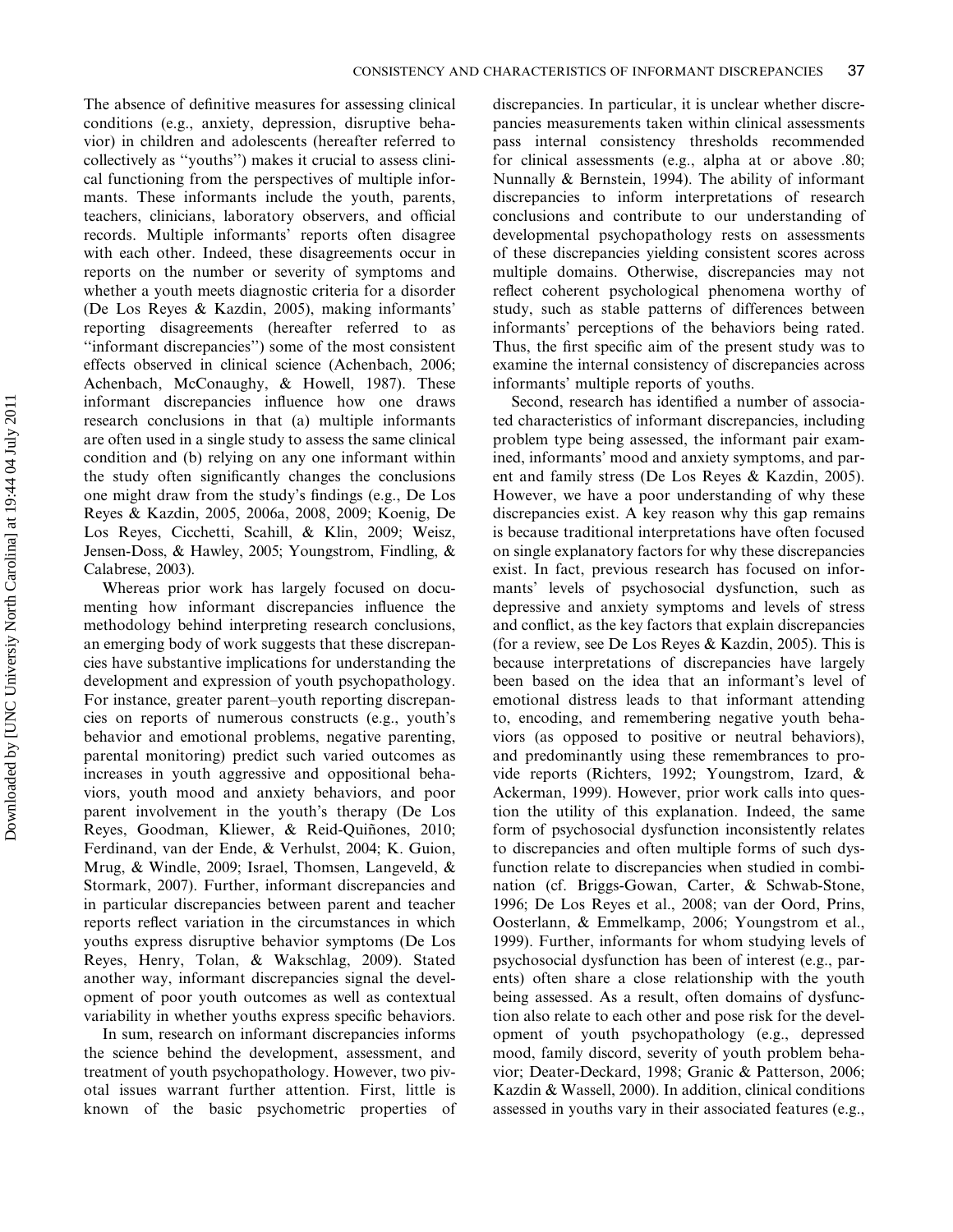harsh and inconsistent parenting with conduct disorder vs. overcontrolled parenting with anxiety disorders; see Kazdin & De Los Reyes, 2007; Wood, McLeod, Sigman, Hwang, & Chu, 2003). In sum, attributing informant discrepancies to any one domain of psychosocial dysfunction is problematic because (a) many dysfunction domains relate to discrepancies, (b) no one domain consistently relates to discrepancies, (c) psychosocial dysfunction in some informants (parents) are also associated features of the youths' dysfunction being assessed, and (d) clinic populations vary widely in the associated features of the disorders for which youths meet diagnostic criteria.

In light of these limitations in prior work, the second specific aim of this study was to examine whether informant discrepancies are uniquely related to various domains of psychosocial dysfunction including informants' mood symptoms, family relations, and youth problem type and severity. To address this second specific aim, we took advantage of studying a heterogeneous multisite clinic sample for which prior research suggests the presence of (a) low to moderate levels of informant agreement, albeit with some exceptions; (b) mood symptoms, family conflict, and stress; and (c) both internalizing and externalizing behavior concerns in youths being assessed in the sample (see Du Rocher Schudlich, Youngstrom, Calabrese, & Findling, 2008; Youngstrom et al., 2003; Youngstrom, Findling, & Calabrese, 2004; Youngstrom, Findling, Calabrese, Gracious, et al., 2004; Youngstrom et al., 2006). To our knowledge, this study offers the widest lens to date through which to examine the interplay of various psychosocial dysfunction domains, and whether one domain more so than others relates to discrepancies.

In a heterogeneous clinic sample of youths, we extended the literature in three ways. First, we used latent profile analysis (LPA) to examine patterns of caregiver–youth reporting discrepancies across multiple domains of youth psychological concerns (Bartholomew, Steele, Moustaki, & Galbraith, 2002). Prior work suggests that two characteristics that describe the structure of discrepancies are how large the disagreements are and which of the two informants report greater levels of the behavior being assessed (Barker, Bornstein, Putnick, Hendricks, & Suwalsky, 2007). As such, we expected discrepancies to vary by *magnitude* (how much disagreement) and *direction* (i.e., which report was greater).

Second, we examined the internal consistency of discrepancies between caregiver and youth reports and across multiple domains of youth problem behavior. We surmised that informant discrepancies represent systematic and stable differences between informants' perspectives (De Los Reyes & Kazdin, 2005). As such, we expected to find acceptable levels of internal consistency across multiple ''items'' or measures of informant discrepancies. Further, prior work has demonstrated statistically that the larger the individual differences between two measures, the greater the internal consistency in measures of the discrepancies between them (Rogosa, Brandt, & Zimowski, 1982; Rogosa & Willett, 1983). Thus, we expected to observe a positive relation between internal consistency estimates and the magnitude of discrepancies (i.e., greater discrepancies would translate into larger estimates of internal consistency).

Last, we used the groups of caregiver–youth discrepancies patterns identified through LPA to compare discrepancies reporting patterns across domains of various associated characteristics. In particular, we examined the association between reporting discrepancies patterns and three domains. First, we examined caregiver and youth mood symptoms given that, as mentioned previously, researchers have posited that informant discrepancies are largely accounted for by aspects of informants' psychosocial functioning, such as depressed mood. Second, we studied family functioning and more specifically global indices of such functioning that capture multiple domains typifying the relations among family members (e.g., communication patterns, problem solving, general family dynamics). We examined family functioning in this way in keeping with prior work in both clinic and nonclinic samples suggesting that discrepancies relate to various dimensions of family functioning (e.g., caregiver acceptance and involvement, parent– child conflict; see De Los Reyes & Kazdin, 2006b; Treutler & Epkins, 2003). Third, we studied interviewer reports of youth clinical severity given prior work suggesting informant discrepancies are related to clinical impressions of youth behavior (Hawley & Weisz, 2003), and that mood symptoms and family functioning relate to both discrepancies and youth functioning (for a similar argument, see Youngstrom, Loeber, & Stouthamer-Loeber, 2000).

Prior work is inconsistent on identifications of associated characteristics of discrepancies (De Los Reyes & Kazdin, 2005). As mentioned previously, the study of these associated characteristics has typically revolved around the idea that when present, they relate to informants' reporting biases of youth behavior and emotional problems, or ''overestimated'' reports of negative behaviors. However, in clinic samples of youths often an independent evaluator (interviewer) or set of evaluators (clinical team) has collected information from multiple informants and as such, has determined that the youth being assessed expresses concerns that warrant treatment (Hawley & Weisz, 2003). Under these circumstances, the discrepancies between informants' reports likely reflect differences between informants in their perspectives of the youth's behavior (self-report vs. other report) and the contexts in which they observe the youth's behavior (e.g., home vs. nonhome contexts; see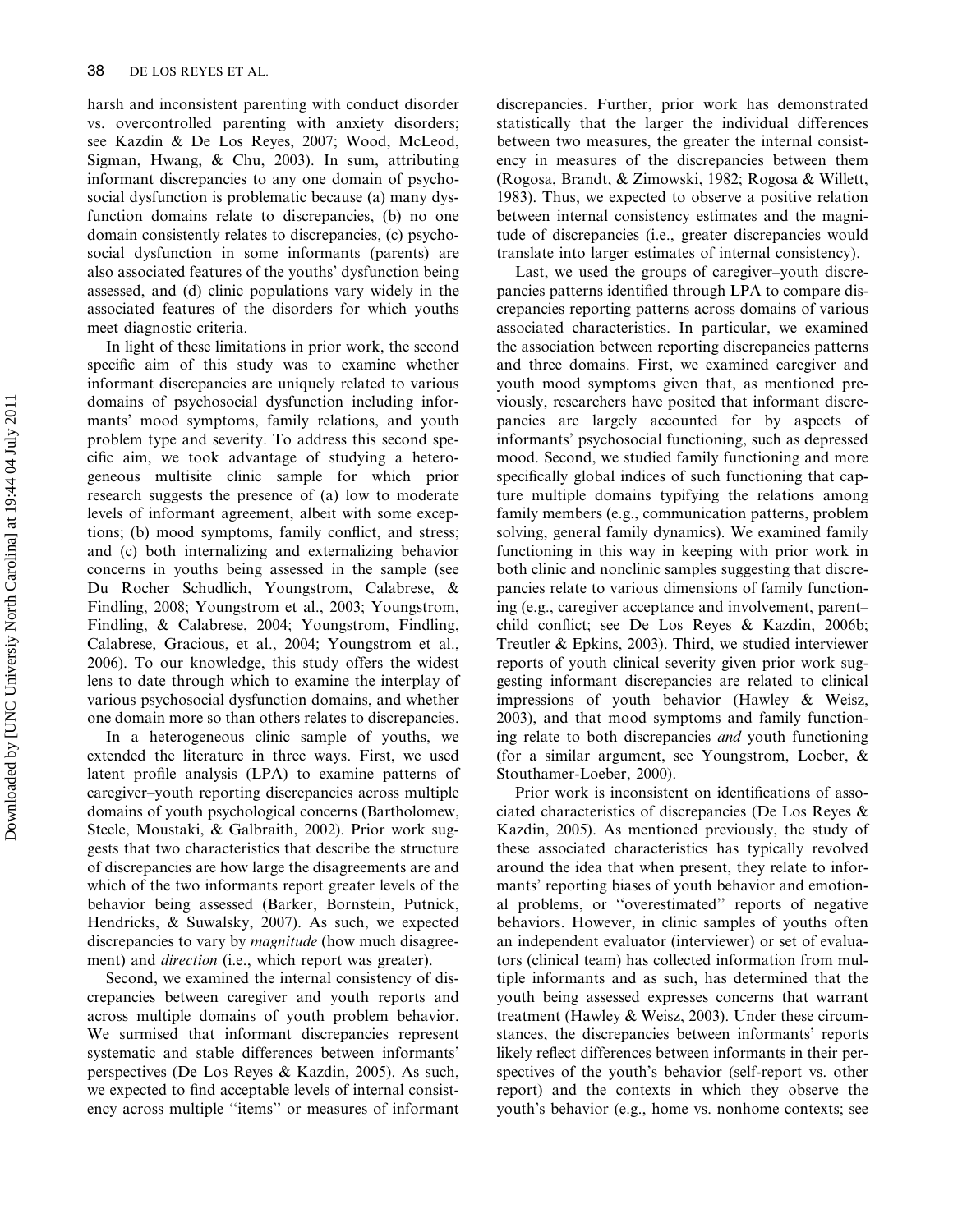Kraemer et al., 2003), more so than they reflect that one or both of the informants are providing biased reports. Thus, we expected to find that independent caregiver and youth reports of a specific set of youth clinical symptoms would uniquely relate to the discrepancies between their reports of youth problem behavior, broadly construed.

In the present study, the specific youth clinical symptoms of interest were youth mood problems, given that in the sample we examined nearly 60% of youths met primary criteria for a Diagnostic and Statistical Manual of Mental Sisorders (4th ed., text rev. [DSM–IV–TR]; American Psychiatric Association, 2000) mood disorder. Thus, we expected both caregiver and youth reports of youths' mood problems to be significantly related to caregiver–youth discrepancies on general problem behaviors and to remain significant when taking into account caregiver mood symptoms, interviewer ratings of youth clinical severity and youth mood symptoms, and caregiver and interviewer ratings of family functioning. We also expected that these relations would remain significant when taking into account the youth demographic characteristics of age, gender, and ethnicity/race, which sometimes relate to discrepancies (De Los Reyes & Kazdin, 2005). Because we assessed domains via youth, caregiver, and interviewer reports, these tests effectively controlled for not only shared variance accounted for by domain but also shared variance accounted for by the informant completing the measure.

#### METHOD

#### **Participants**

The present study is a secondary analysis of data gathered to establish the prevalence and clinical features of bipolar disorder in youths seeking outpatient mental health services (NIH R01MH066647, PI: E. Youngstrom). The main performance site was the largest community mental health center in the state of Ohio providing services to children and families. A representative sample of families was invited to participate (via consecutive case series when sufficient interview slots were available and random selection otherwise). Participating families all completed the same assessment battery, which included standard rating scales as well as a set of interview modules and checklists specific to bipolar symptoms.

Eligible youths were between the ages of 4 and 18 years (inclusive), but only youth ages 11 and older provided self-report on questionnaires. The present analyses are limited to this older subset. Patients with a diagnosed or suspected pervasive developmental disorder, a psychiatric disorder due to a general medical condition, or evidence of mental retardation usually were referred to a different agency prior to recruitment and were not enrolled. Participants were recruited for this protocol from the sites noted previously. Participants included 420 youths (age range  $= 11-17$ years;  $M = 13.55$ ,  $SD = 1.8$ ) and their caregivers. Youths were 48% female  $(n = 203)$ ; 68% African American, non-Hispanic  $(n = 285)$ ; 26% White, non-Hispanic  $(n = 109)$ ; 1% Hispanic  $(n = 6)$ ; and 5% of other ethnicities  $(n = 20)$ .

Caregivers in the sample included a variety of caregivers serving a caregiving role in the youth's life. Specifically, caregivers in the sample were primarily biological mothers (73.2%), with the rest biological fathers  $(5.7\%)$ , adoptive mothers  $(5.5\%)$ , grandmothers  $(6.9\%)$ , adoptive fathers  $(1\%)$ , or other caregivers (e.g., grandfathers, aunts/uncles, foster parents;  $7.5\%$ ) (Two participants did not provide this information).

#### Measures

DSM-IV–TR diagnoses. Youths in the sample were interviewed for the presence of  $DSM-IV-TR$  diagnoses using the Kiddie Schedule for Affective Disorders and Schizophrenia-Plus (KSADS-PL-Plus). This interview is a combination of the KSADS-PL (Kaufman et al., 1997) and the mood items from the Washington University in St. Louis KSADS (Geller et al., 2001), ascertaining DSM–IV–TR disorders with more extensive coverage of associated features of mood disorders, as recommended by the National Institute of Mental Health (Nottelmann et al., 2001). Caregivers and youths were interviewed separately, and in the presence of discrepant interviews, these discrepancies were resolved by additional interviewing and synthesizing with clinical judgment (Youngstrom et al., 2005). This was not an automatic algorithm but a systematic effort to gather additional information until a conclusive interpretation was possible.

Youths varied greatly in their primary diagnoses. Five characteristics are worthy of mention. First,  $38\%$ of youths met criteria for a unipolar depressive disorder. Second, 34% met criteria for Attention Deficit Hyperactivity Disorder (ADHD) or a disruptive behavior disorder without a comorbid mood disorder. Third, 5% of youths met criteria for bipolar I disorder per strict DSM–IV–TR criteria, and another 15% met criteria for bipolar II, cyclothymic disorder, or bipolar not otherwise specified. Fourth, 8% met primary diagnostic criteria for another DSM–IV–TR condition. Fifth, youths met criteria for between 0 and 8 axis I diagnoses  $(Mdn = 3)$ , and 52% met criteria for ADHD as one of their diagnoses (this 52% includes those that met criteria for both ADHD and a mood disorder and those that met criteria for ADHD but did not meet criteria for a mood disorder). Thus, the sample was quite diagnostically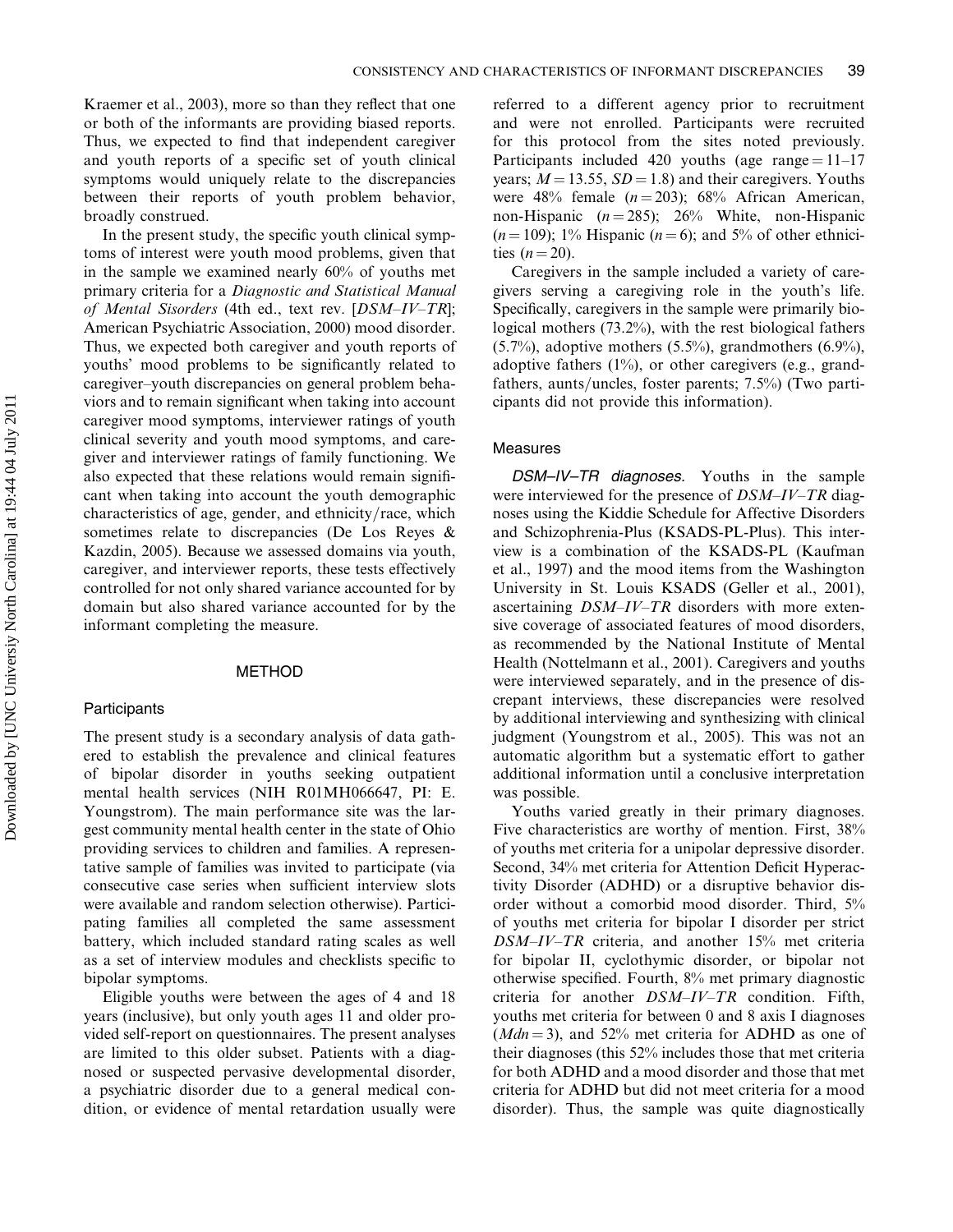heterogeneous and comprised youths meeting primary diagnostic criteria for various internalizing and externalizing diagnostic conditions.

Youth behavior and emotional problems. Youth behavior and emotional problems were assessed via caregiver report and youth self-report. Specifically, caregivers and youths completed the Child Behavior Checklist (CBCL) and Youth Self-Report Form (YSR), respectively. The CBCL (Achenbach, 1991a) and YSR (Achenbach, 1991b) are commonly used to assess and report behavioral problems and social aptitude in youths. The CBCL is a caregiver-reported survey that rates behaviors on a 3-point scale of 0 (not true of the youth), 1 (somewhat or sometimes true of the youth), and 2 (very true or often true of the youth). Derived from the CBCL, the items on the YSR are nearly identical to the caregiver survey items formerly described (89 items being the same) and include slight rewordings to reflect the different perspectives of youth and caregiver. Both instruments are used to assess eight syndrome scales: anxious/depressed, withdrawn/ depressed, somatic complaints, thought problems, social problems, attention problems, rule-breaking (called ''delinquent behavior'' on the 1991 version), and aggressive problems. We measured caregiver-youth discrepancies on common items.

Caregiver–youth reporting discrepancies. Caregivers' and youths' perceived youth behavior and emotional problems were assessed using raw score totals from the eight CBCL (caregiver) and YSR (youth) syndromes. We used raw score totals as opposed to  $T$  scores because CBCL and YSR T scores are calculated using item content that differs across caregiver and youth reports. To assess informant discrepancies it is important to hold item content constant, and thus we measured reporting discrepancies using identical item content across caregiver and youth raw score reports.

Discrepancies were measured using standardized difference scores (SDS), consistent with current recommendations and practices (e.g., De Los Reyes et al., 2008; De Los Reyes & Kazdin, 2004, 2006b; K. Guion et al., 2009; Owens, Goldfine, Evangelista, Hoza, & Kaiser, 2007). Specifically, SDS were created by first converting each youth's ratings and their caregiver's ratings of each  $CBCL/YSR$  syndrome into z scores, and then subtracting the youth's z score for each subscale from the caregiver's z score on that same subscale. This resulted in eight SDS (one for each CBCL/YSR syndrome), with negative scores representing instances in which the youth reported greater concerns on the syndrome, relative to the caregiver, and positive scores representing the caregiver reporting greater concerns on the syndrome,

relative to the youth. We assessed informant discrepancies using syndrome scores as opposed to at the item level (e.g., discrepancies calculated between each caregiver and youth report on each item) because, by construction, the reliability of informant discrepancies is heavily dictated by the reliability of the measures from which they are calculated. Because multi-item summary scores will demonstrate greater reliability than the individual items that comprise the summary scores (Nunnally & Bernstein, 1994), it appeared most prudent to assess discrepancies using summary scores.

The mathematical properties and associated characteristics of SDS, along with the rationale for choosing SDS over other discrepancies measures have been demonstrated, reported, and reviewed elsewhere (De Los Reyes & Kazdin, 2004, 2005; K. Guion et al., 2009; Owens et al., 2007). Briefly, we used SDS as opposed to, for instance, residual scores (regressionbased measurements of unshared variance between two informants' scores) or raw scores (unstandardized scores) because the two informants' reports used to assess informant discrepancies often significantly differ in their variances (De Los Reyes & Kazdin, 2004). As a result, when bivariate correlations are calculated between the reports used to create the discrepancies scores and each of these three measures of discrepancies, residual scores and raw scores will correlate too highly with the report with larger variance, whereas the SDS will correlate equally with the two informants' reports, regardless of inequality of variances (De Los Reyes & Kazdin, 2004). Thus, SDS do not exhibit the multicollinearity concerns of other scores.

One limitation of using SDS is that the scores lose information about differences in the rating variances across informants. This might have particularly important implications for the latent profile modeling findings we report next, as ''dispersion'' or within-individual variance is one of the three fundamental characteristics of multivariate profiles (along with the mean or ''level'' of problems and the ''shape'' or ranking of the problems in the profile; R. M. Guion, 1998). Thus, next we report comparisons of the latent profile solutions derived based on the eight SDS discrepancies scores across the CBCL/ YSR syndromes and the eight raw discrepancies scores based on the same syndromes and item content.

Youth mood symptoms. An important refinement in this study was gathering separate ratings of manic symptoms in addition to other mood symptoms. Indeed, previously youth depressive or manic symptoms have been examined in relation to discrepancies and both separately relate to informant discrepancies (e.g., De Los Reyes et al., 2008; Youngstrom, Findling, & Calabrese, 2004). Youth depressive and manic symptoms were assessed via three different sources: youth self-report,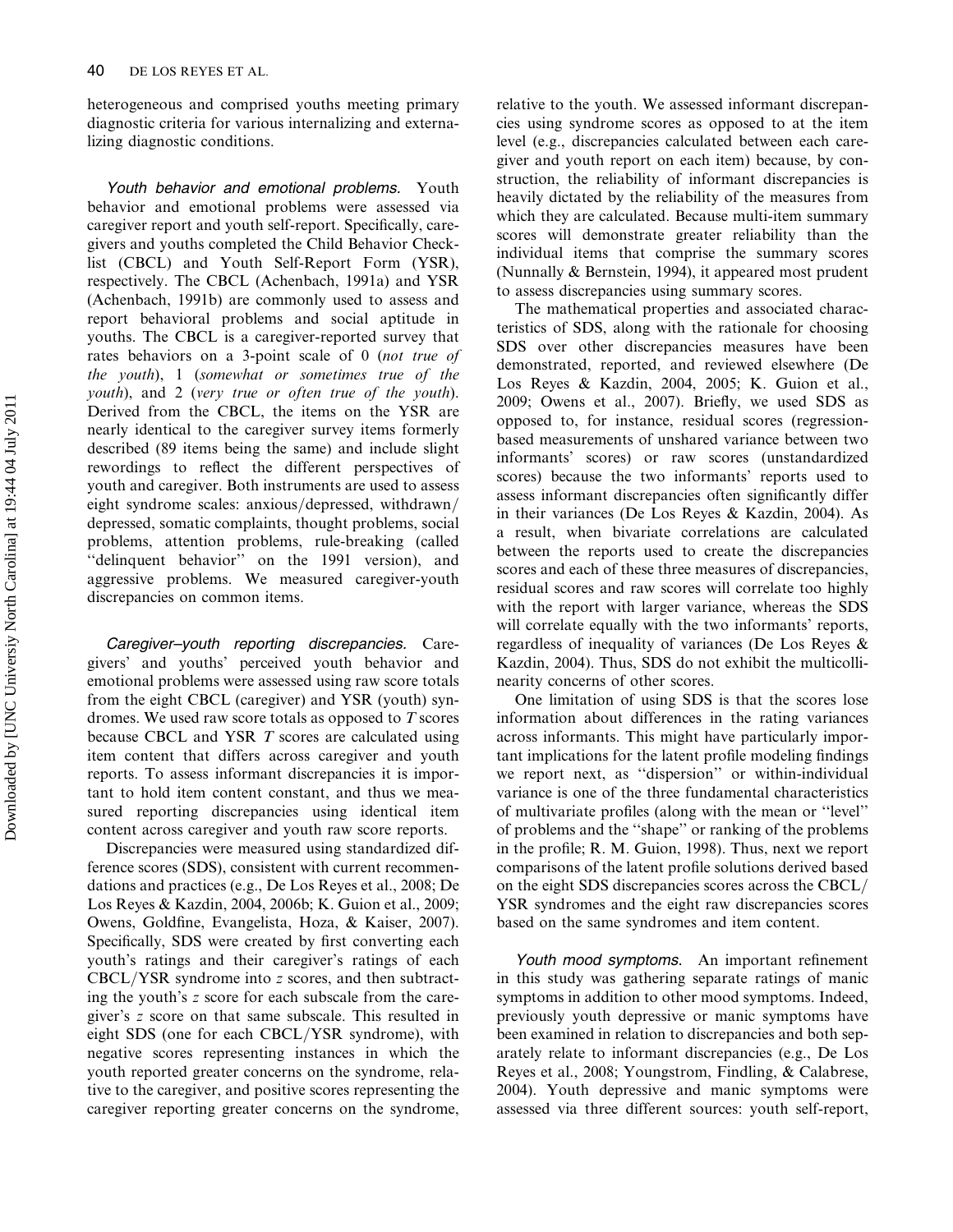caregiver report, and clinical interviewer ratings based on observations during the interview as well as semistructured interview of both the youth and caregiver.

Three different sources of information quantified each youth's level of depressive symptoms. These included youth self-report on the Depression scale of the General Behavior Inventory (A-GBID; Danielson, Youngstrom, Findling, & Calabrese, 2003; Depue et al., 1981), and caregiver report on the Depression scale of the caregiver version of the GBI (C-GBID; Youngstrom, Findling, Danielson, & Calabrese, 2001). Both of these scales contain 46 items rating symptoms of depression on a 0-to-3 scale. Both the adolescent and caregiver versions show exceptional internal consistency, with alphas exceeding .96 in both published samples (Youngstrom, Findling, Calabrese, Gracious, et al., 2004). In the present sample, alphas for youth and caregiver report were .97 and .96, respectively. The validity of the GBI as a measure of youth mood symptoms has been demonstrated by multiple samples and groups (Danielson et al., 2003; Depue, Krauss, Spoont, & Arbisi, 1989; Depue et al., 1981; Findling et al., 2002; Klein, Depue, & Slater, 1986; Klein, Dickstein, Taylor, & Harding, 1989; Mallon, Klein, Bornstein, & Slater, 1986; Nusslock, Abramson, Harmon-Jones, Alloy, & Hogan, 2007; Youngstrom, Findling, Calabrese, Gracious, et al., 2004; Youngstrom, et al., 2005). In addition, the clinical interviewer rated the youth's severity of depressive symptoms on the Child Depression Rating Scale–Revised edition (CDRS; Poznanski, Miller, Salguero, & Kelsh, 1984). It has demonstrated good validity and psychometric properties (Overholser, Brinkman, Lehnert, & Ricciardi, 1995; Poznanski et al., 1984). It is the most widely used clinical rating scale for depression severity in youths, and scores produced an alpha of .90 in the present sample.

Each youth's level of manic symptoms was quantified via the Mood Disorder Questionnaire caregiver (MDQ-C) and adolescent (MDQ-A) self-report versions—adaptations of a screening instrument for bipolar disorder in adults (Hirschfeld, 2001) and youths. Both include items for each of the  $DSM-V-TR$  symptoms of mania, along with an item asking if many of the symptoms co-occurred at the same time, and another item asking if there was impairment associated with the symptoms. Items are scored as being present or absent, with higher scores indicating greater manic symptoms. The MDQ has shown validity in both adult and pediatric populations (Hirschfeld, 2001; Wagner, et al., 2006; Youngstrom, et al., 2005). Internal consistency was .75 for adolescent self-report and .82 for caregiver report in the present sample. In addition, the clinical interviewer rated the severity of manic symptoms using the Young Mania Rating Scale (YMRS; Young, Biggs, Ziegler, & Meyer, 1978). The YMRS is a clinical rating scale containing 11 items using a 0-to-4 scale, with some item scores doubled to weight for their clinical importance and low base rate (Young et al., 1978). The YMRS has been used extensively with juvenile bipolar spectrum disorders, demonstrating good reliability and good ability to discriminate bipolar spectrum disorder from ADHD (Fristad, Weller, & Weller, 1992, 1995; Youngstrom, Gracious, Danielson, Findling, & Calabrese, 2003). Alpha in the present sample was .86.

Caregiver mood symptoms. Caregivers also provided ratings of their own depressive and manic symptoms. Initially, they did this by completing GBIs about themselves as well as about their child. However, this proved burdensome, and so the protocol was modified in the 2nd year of data collection so that caregivers completed the MDQ (C-MDQC; Hirschfeld et al., 2000) and the Beck Depression Inventory (C-BDIC; Beck & Steer, 1987) about themselves. As a result, the C-MDQC and C-BDIC scores are not available for the first 100 participants. The C-MDQC had an alpha of .81 and the C-BDIC had alpha of .88 in the present sample.

Family psychosocial functioning. The short form of the Family Assessment Device (FAD) measured healthy and unhealthy family dynamics (Epstein, Baldwin, & Bishop, 1983). Using a 4-point Likert-type scale, caregivers rated the applicability of each statement to their own families in a 27-item questionnaire. Scores ranged from 1 (*strongly agree*) to 4 (*strongly disagree*), where low total scores indicated fewer problems and more adaptive family functioning. The FAD includes domains assessing General Family Functioning (e.g., We feel accepted for what we are), Problem Solving (e.g., After our family tries to solve a problem, we usually discuss whether it worked or not), and Communication (e.g., When someone is upset the others know why), yielding a total score across these domains. Psychometric properties are described in the literature (Miller, Kabacoff, Keitner, Epstein, & Bishop, 1986), and the FAD has demonstrated associations with youth behavior problems and both caregiver and youth psychiatric diagnoses (Du Rocher Schudlich et al., 2008). The FAD Total Score obtained an alpha of .91 in the present sample, and acceptable alpha estimates for its component family domains of General Functioning (.85), Problem Solving (.78), and Communication (.70).

The clinical rater also provided a global rating of family functioning at the end of the interview via the Global Family Environment Scale (GFES). The GFES is a global rating of the quality of family environment, scaled from 1 to 100 (high scores indicate better functioning). It has demonstrated good interrater reliability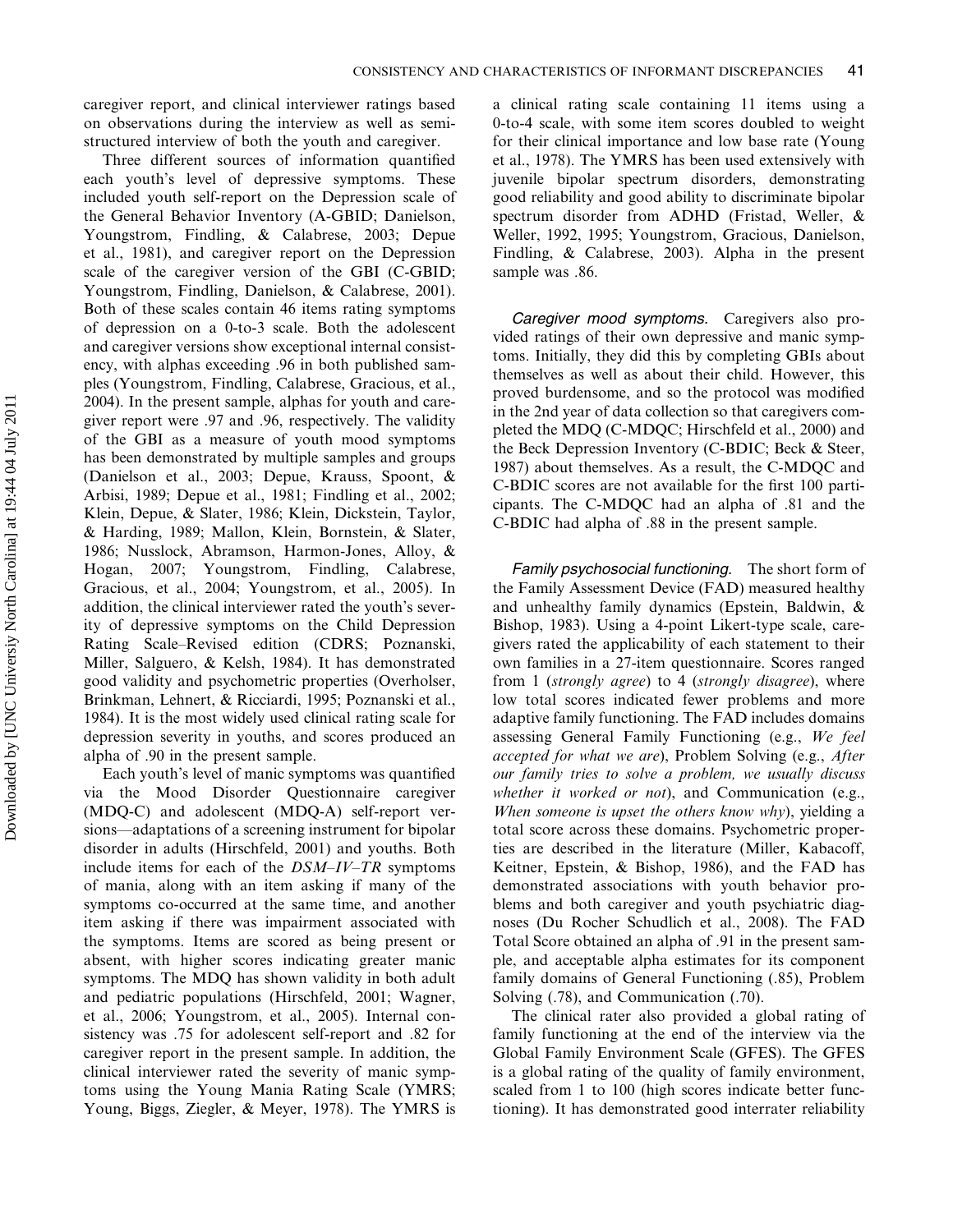(>.80) and criterion validity with disruptive behavior disorders (Rey et al., 1997).

Youth level of functioning. At the end of the interview, the rater quantified the youth's level of functioning using the Clinical Global Impressions (CGI) scale, ranging from 1 (normal, not at all ill) through 4 (moderately ill) to 7 (among the most extremely ill patients) (National Institute of Mental Health, 1985). The CGI has demonstrated good interrater reliability and sensitivity to treatment effects in clinical trials (e.g., Findling et al., 2007).

Youth demographic characteristics. Demographics were assessed through a packet and contact sheet completed by the caregiver and included youth age, gender, and ethnicity/race.

#### Procedure

The Institutional Review Boards for Human Investigation of the University Hospitals of Cleveland, Case Western Reserve University, the University of North Carolina at Chapel Hill, and Applewood Centers approved protocol procedures. All families sought mental health services at an outpatient clinic. They were invited to participate in a full day research interview that offered more thorough assessment of youth functioning and family history. As part of the invitation process (preconsent), participants were told that the goal of the study was to improve identification and treatment of children's emotional and behavioral problems. Caregivers provided written informed consent and youths provided written assent. Highly trained raters conducted a semistructured diagnostic interview (KSADS-PL-Plus; Geller et al., 2001; Kaufman et al., 1997), sequentially interviewing the caregiver and the youth, and then using clinical judgment and reinterviewing to clarify diagnostic inconsistencies. While the caregiver was completing the interview, the youth filled out the rating scales, and vice versa. At the conclusion of their assessment, caregiver and youth were debriefed of the purpose of the overall study (assessment and diagnosis of youth's emotional/behavior symptoms, with an additional focus on pediatric bipolar disorder) and given some feedback on the youth's emotional/behavioral symptoms. In addition, if a family authorized the release of assessment outcomes to a mental health provider, a one-page summary form was sent to the provider that detailed clinically elevated symptoms endorsed on the KSADS-PL-Plus.

### RESULTS

#### Descriptive Statistics and Preliminary Analyses

Means and standard deviations of all dependent variables are presented in Table 1. Means and standard deviations of the reports used to assess caregiver–youth discrepancies and construct latent profile models are presented in Table 2. Skewness and kurtosis were all close enough to normal  $(\pm 1.0)$  to fall within the range where planned analytic methods would be robust.

We conducted paired  $t$  tests of differences between caregiver CBCL and youth YSR reports, and Levene's tests of differences in variances between caregiver and youth reports, both using Holm's stepdown Bonferroni correction. Paired  $t$  tests revealed that the caregiver

|                                                                                   | TABLE 1 |  |
|-----------------------------------------------------------------------------------|---------|--|
| Means and Standard Deviations of Dependent Variable Measures for the Total Sample |         |  |

| Measure                                                             | N   | M(SD)           |
|---------------------------------------------------------------------|-----|-----------------|
| Mood Disorder Questionnaire, Total Score (Caregiver/Youth)          | 418 | 4.98(3.37)      |
| General Behavior Inventory, Depression Score (Caregiver/Youth)      | 413 | 30.84 (23.51)   |
| Mood Disorder Questionnaire, Total Score (Youth/Self)               | 420 | $5.29^a$ (3.05) |
| General Behavior Inventory, Depression Score (Youth/Self)           | 418 | 40.27 (28.27)   |
| Youth Mania Rating Scale, Summary Score (Interviewer/Youth)         | 393 | 7.65(9.20)      |
| Children's Depression Rating Scale, Total Score (Interviewer/Youth) | 395 | 34.57 (14.17)   |
| Mood Disorder Questionnaire, Total Score (Caregiver/Self)           | 329 | 3.14(3.00)      |
| Beck Depression Inventory, Total Score (Caregiver/Self)             | 328 | 9.24(8.31)      |
| Global Family Environment Scale, Total Score (Interviewer/Family)   | 412 | 66.97 (12.06)   |
| Family Assessment Device, Total Score (Caregiver/Family)            | 417 | 2.09(0.44)      |
| Clinical Global Impression, Severity Score (Interviewer/Youth)      | 411 | 3.97(.94)       |

*Note:*  $N = 420$ . For every measure, parenthetical notation at the end of each measure name refers, first, to who completed the measure, and second to the target of the measure (e.g., Caregiver/Youth = caregiver completed the measure about the youth's behavior).

<sup>&</sup>lt;sup>a</sup>Paired *t* tests ( $n = 329$ ) revealed that youths self-reported significantly greater mood concerns on the Mood Disorder Questionnaire ( $M = 5.26$ ) than caregivers self-reported on their version of the Mood Disorder Questionnaire ( $M = 3.14$ ),  $p < .001$ .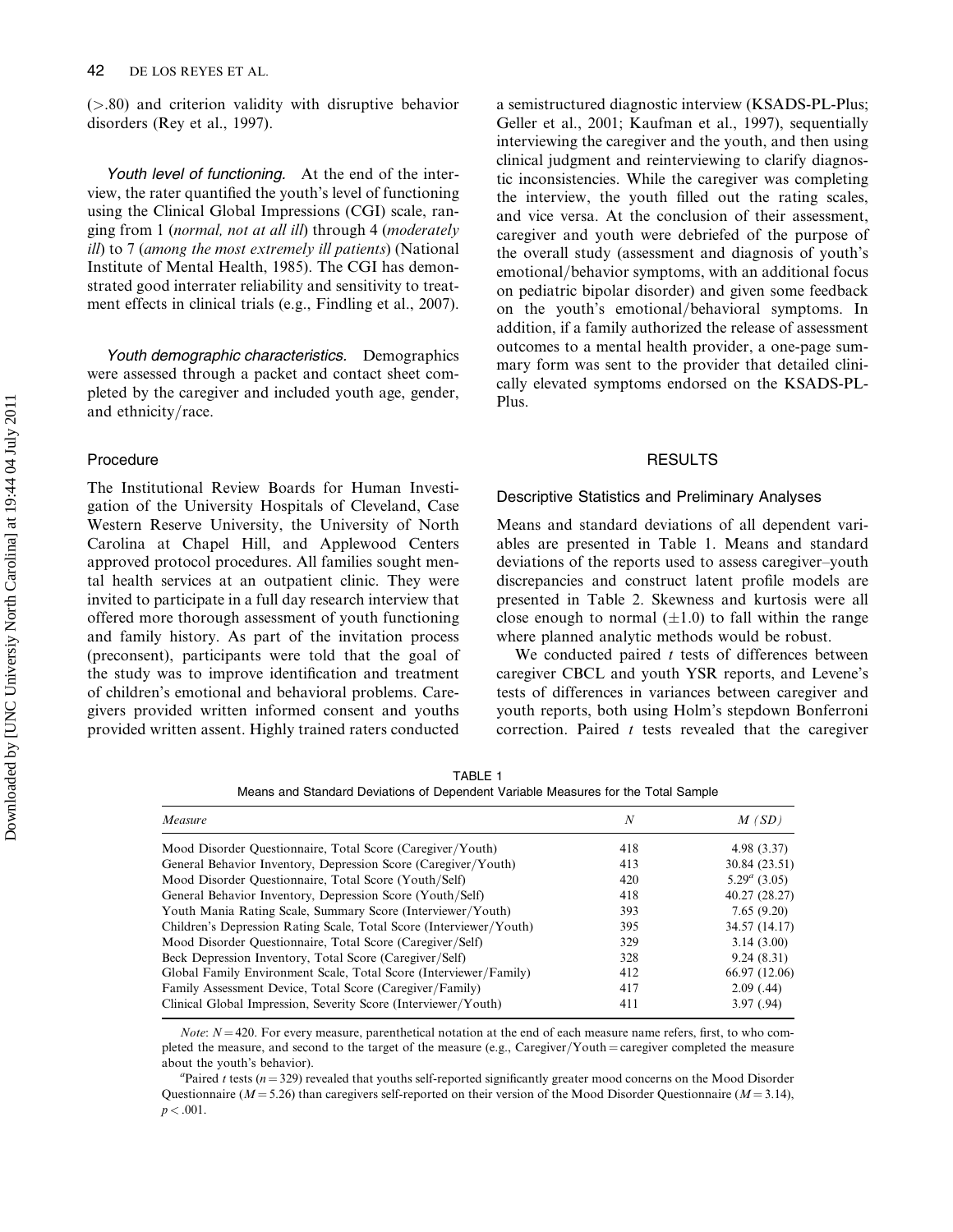|                | Variable                  | Caregiver Raw | <i>Caregiver</i> $T^a$ | Youth Raw   | Youth T      | Cross-Informant<br>Correlation |  |  |
|----------------|---------------------------|---------------|------------------------|-------------|--------------|--------------------------------|--|--|
| -1             | Anxious-Depressed         | 7.03(4.81)    | 62.23(9.91)            | 6.20(5.27)  | 57.88 (9.25) | $.29*$                         |  |  |
| 2              | Withdrawn/Depressed       | 5.88 (3.68)   | 66.36 (11.07)          | 5.00(3.38)  | 59.79 (9.43) | $.25*$                         |  |  |
| 3              | Somatic Complaints        | 3.56(3.37)    | 61.10(9.19)            | 4.80(3.89)  | 59.14 (9.01) | $.37*$                         |  |  |
| $\overline{4}$ | Social Problems           | 6.13(4.27)    | 64.14 (9.71)           | 5.11 (3.82) | 59.01 (8.76) | $.29*$                         |  |  |
| 5              | Thought Problems          | 5.57(4.16)    | 64.96 (9.45)           | 5.85(4.65)  | 58.98 (8.98) | $.19*$                         |  |  |
| 6              | <b>Attention Problems</b> | 9.48(4.40)    | 68.15 (11.51)          | 7.38 (3.98) | 60.71(10.33) | $.22*$                         |  |  |
| $\tau$         | Rule-Breaking Problems    | 8.53(5.04)    | 66.37(8.27)            | 6.49(4.52)  | 59.09 (7.89) | $.41*$                         |  |  |
| 8              | Aggressive Behavior       | 16.16 (8.02)  | 71.05 (11.92)          | 10.79(6.58) | 60.99(10.00) | $.30*$                         |  |  |

TABLE<sub>2</sub> Raw Score Means (SD), T Score Means (SD), and Correlations Among Raw Score Subscales of Caregiver (CBCL) and Youth (YSR) Reports of Youth Psychopathology for the Total Sample

*Note:*  $N = 420$ . The cross-informant correlations estimates are based on scores derived from the items present across the eight CBCL/YSR syndromes.  $CBCL = Child Behavior Checklist$ ;  $YSR = Youth Self-Report$ .

 ${}^{a}T$  scores based on caregiver report are based on 419 participants.

 $* p < .001.$ 

reported significantly higher levels of youth behavior and emotional problems than the youth self-reported on the following syndromes (all  $ps < .01$ ): anxious/ depressed, withdrawn/depressed, social problems, attention problems, rule-breaking problems, and aggressive behavior. Conversely, the youth self-reported significantly higher levels than the caregiver reported on the somatic complaints syndrome ( $p < .001$ ). We observed nonsignificant differences between thought problems syndrome reports. Levene's tests revealed significantly greater variances for the YSR on the anxious/depressed, somatic complaints, and thought problems syndromes, and greater variances for the CBCL on the withdrawn/depressed, social problems, attention problems, rule-breaking problems, and aggressive behavior syndromes (all  $ps < .05$ ). Thus, the differences in variances support our use of SDS to construct LPA models, because by construction there would be no differences in the means and variances of caregiver report and youth self-report scores used to construct the discrepancies used in the model (De Los Reyes & Kazdin, 2004).

To examine the association between caregiver and youth reports, Pearson product-moment correlations were conducted between caregiver and youth raw score reports on the CBCL and YSR syndromes, respectively (Table 2). Consistent with prior work (Achenbach, 2006), correlations between caregiver and youth reports were statistically significant but low to moderate in magnitude (rs ranging .19–.41; see Cohen, 1988, for benchmarks).

## Latent Profile Modeling of Caregiver-Youth Discrepancies

Latent profile solution. Before testing the internal consistency of informant discrepancies and their relations with youth, caregiver, and family characteristics,

we were interested in statistically modeling reporting discrepancies patterns. To address this aim, we modeled caregiver–youth reporting discrepancies by conducting an exploratory LPA on the eight SDS computed across the CBCL/YSR syndromes (Bartholomew et al., 2002). Like cluster analysis, LPA attempts to identify groups of cases based on similar patterns of indicator variables. Like confirmatory factor analysis, LPA computes tests of relative model fit, yielding indices such as the Bayesian Information Criterion (BIC) to compare whether a given model is a more or less parsimonious solution to the data than competing solutions, with lower scores indicating greater parsimony (Raftery, 1986, 1995). LPA focuses on continuous indicators to identify case groupings; these procedures are a generalization of latent class analysis, which uses categorical or ordinal variables to identify groupings (McCutcheon, 1987). Latent profile analysis identifies groups within which there is local independence of indicators (i.e., indicators are statistically independent within levels of each group). Thus, LPA is a ''person-centered'' approach to data analysis that identifies case profiles exhibiting similar data patterns across indicators. Probabilities provided by a solution may be used to assess the confidence with which cases are assigned (McCutcheon, 1987).

We expected that the LPA would identify the following profiles of caregiver–youth rating discrepancies: (a) dyads within which the youth reported far greater behavior and emotional concerns than the caregiver, (b) dyads within which the youth reported slightly more behavior and emotional concerns than the caregiver, (c) dyads within which the caregiver reported slightly more behavior and emotional concerns than the youth, and (d) dyads within which the caregiver reported far greater behavior and emotional concerns than the youth. As is customary in LPA (Bartholomew et al., 2002; McCutcheon, 1987), we tested profile solutions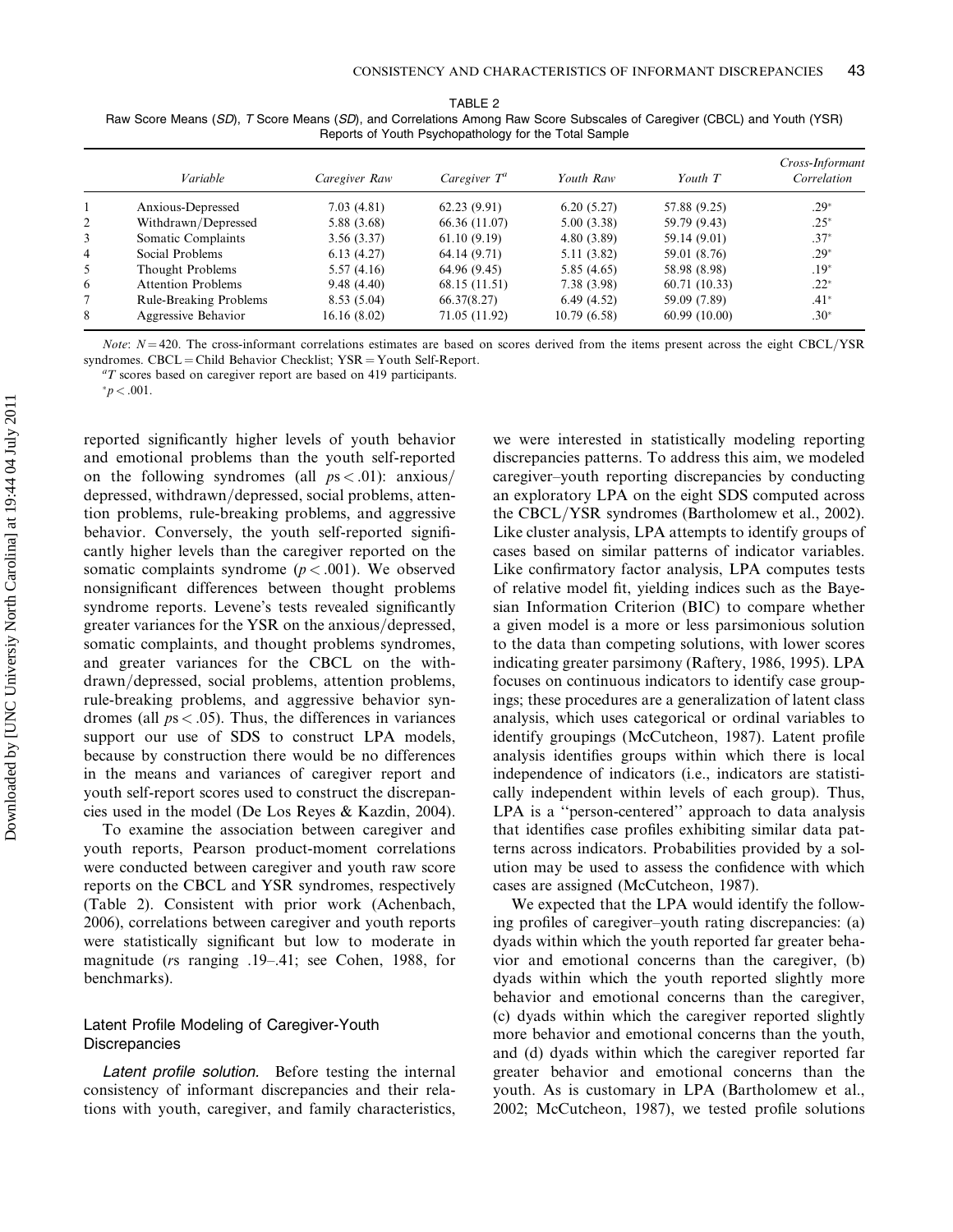from one to five (i.e., one more than the expected four-profile solution), evaluating the fit and interpretability of each.

Evaluating model fit involved two metrics. First, we compared the BIC indices of one- to five-profile solutions to each other, with lower BIC indices indicating superior model fit (Bartholomew et al., 2002). Along these lines, the four-profile solution fit the data best,  $LL = -4564.26$ , BIC = 9533.22. The BIC of this solution was lower relative to those of the three- and five-profile solutions,  $BICs = 9622.39$  and 9549.76, respectively. The BIC of the four-profile solution differed from each of the three- and five-profile BICs by more than 10, indicating ''very strong'' evidence in support of this solution relative to competing solutions (Raftery, 1995).

The second metric we used to evaluate model fit was specific to the characteristics of the four-profile solution itself. Specifically, a key metric by which researchers assess the suitability of model fit in latent classification modeling is the mean participant probability of assignment within each group, with a common metric being mean values of assignment probability above .70 (see Nagin, 2006). The probabilities of latent profile assignment are the four assignment probabilities (one for each profile in the solution) accorded to each participant dyad in the sample. The highest of these four assignment probabilities dictated a participant dyad's profile assignment. It is important to note that the higher the assignment probability, the greater the confidence that a dyad was ''rightfully'' assigned to the particular profile group to which they were assigned.

In Table 3 we report frequencies of latent profile groups for the four-profile solution as well as the mean probabilities of latent profile assignment and withingroup mean SDS across the eight CBCL/YSR syndromes. Across the groups the mean assignment probability was above .90, and the mean assignment

probabilities within each group were at or above .90. This suggests superb model fit in that latent profile assignments were made with a great degree of confidence that dyads were assigned to profile groups within which they were (a) maximally similar in patterns of reporting discrepancies to other dyads assigned to their group and (b) maximally different in these reporting discrepancies patterns from dyads assigned to the other three groups.

Consistent with our hypotheses, the four-profile solution yielded the following profiles of caregiver–youth reporting discrepancies of the youth's behavior and emotional concerns  $(N = 420)$ ; see Table 3): (a) dyads with a youth who consistently reported greatly higher levels of their own behavior and emotional concerns, relative to the caregiver (Youth Reports Much Greater on Average,  $n = 56$ ), (b) dyads with a youth who consistently reported slightly higher levels of their own behavior and emotional concerns, relative to the caregiver (Youth Reports Slightly Greater on Average,  $n = 147$ ), (c) dyads with a caregiver who consistently reported slightly higher levels of their youth's behavior and emotional concerns, relative to the youth (Caregiver Reports Slightly Greater on Average,  $n = 173$ ), and (d) dyads with a caregiver who consistently reported greatly higher levels of their youth's behavior and emotional concerns, relative to the youth (Caregiver Reports Much Greater on Average,  $n = 44$ ). As seen in Table 3, each of the profiles identified in the four-profile solution yielded consistently different ''kinds'' of caregiver–youth reporting discrepancies (i.e., relatively greater caregiver or youth reports of different magnitudes). Of note, the LPA profile reflected similar patterns of SDS, regardless of the CBCL/YSR syndrome. In other words, youths who reported greater behavior and emotional concerns relative to the caregiver when providing anxious/ depressed syndrome reports also tended to engage in

| Latent Profile        |     | Latent Variables      |                             |                            |                             |                      |                                   |  |  |
|-----------------------|-----|-----------------------|-----------------------------|----------------------------|-----------------------------|----------------------|-----------------------------------|--|--|
|                       | N   | Profile<br>Prevalence | M Assignment<br>Probability | M SDS: CBCL/YSR<br>Domains | Child Gender<br>$($ % Boys) | Child Age<br>(M, SD) | Ethnicity<br>(% African American) |  |  |
| Youth $\gg$ Caregiver | 56  | 13.3%                 | .94                         | $-1.50$                    | 42.9%                       | 13.82(2.04)          | 51.8%                             |  |  |
| Youth $>$ Caregiver   | 147 | 35%                   | .90                         | $-.44$                     | 47.6%                       | 13.84 (1.78)         | 66.7%                             |  |  |
| Caregiven > Youth     | 173 | 41.2%                 | .91                         | .46                        | 54.3%                       | 13.30 (1.82)         | 74%                               |  |  |
| Caregiver $\gg$ Youth | 44  | $10.5\%$              | .91                         | 1.56                       | $65.9\%$                    | 13.16 (1.74)         | 68.2%                             |  |  |
| Total                 | 420 | 100%                  | .91                         |                            |                             |                      |                                   |  |  |

TABLE 3 Latent Profiles of Caregiver–Youth Discrepancies on the CBCL and YSR, Respectively

*Note:*  $N = 420$ . The mean assignment probability is based on the value used to assign each individual caregiver–youth dyad to a latent profile; higher values indicate greater confidence that the caregiver–youth dyad was assigned to the correct class. Tests of analysis of variance suggested that there were no significant differences among the profiles in mean assignment probabilities. Youth  $\gg$  Caregiver = Youth Reports Much Greater on Average; Youth > Caregiver = Youth Reports Slightly Greater on Average; Caregiver > Youth = Caregiver Reports Slightly Greater on Average; Caregiver >> Youth = Caregiver Reports Much Greater on Average; CBCL = Child Behavior Checklist; YSR = Youth Self-Report; SDS = Standardized difference scores based on caregiver (CBCL) and youth (YSR) reports.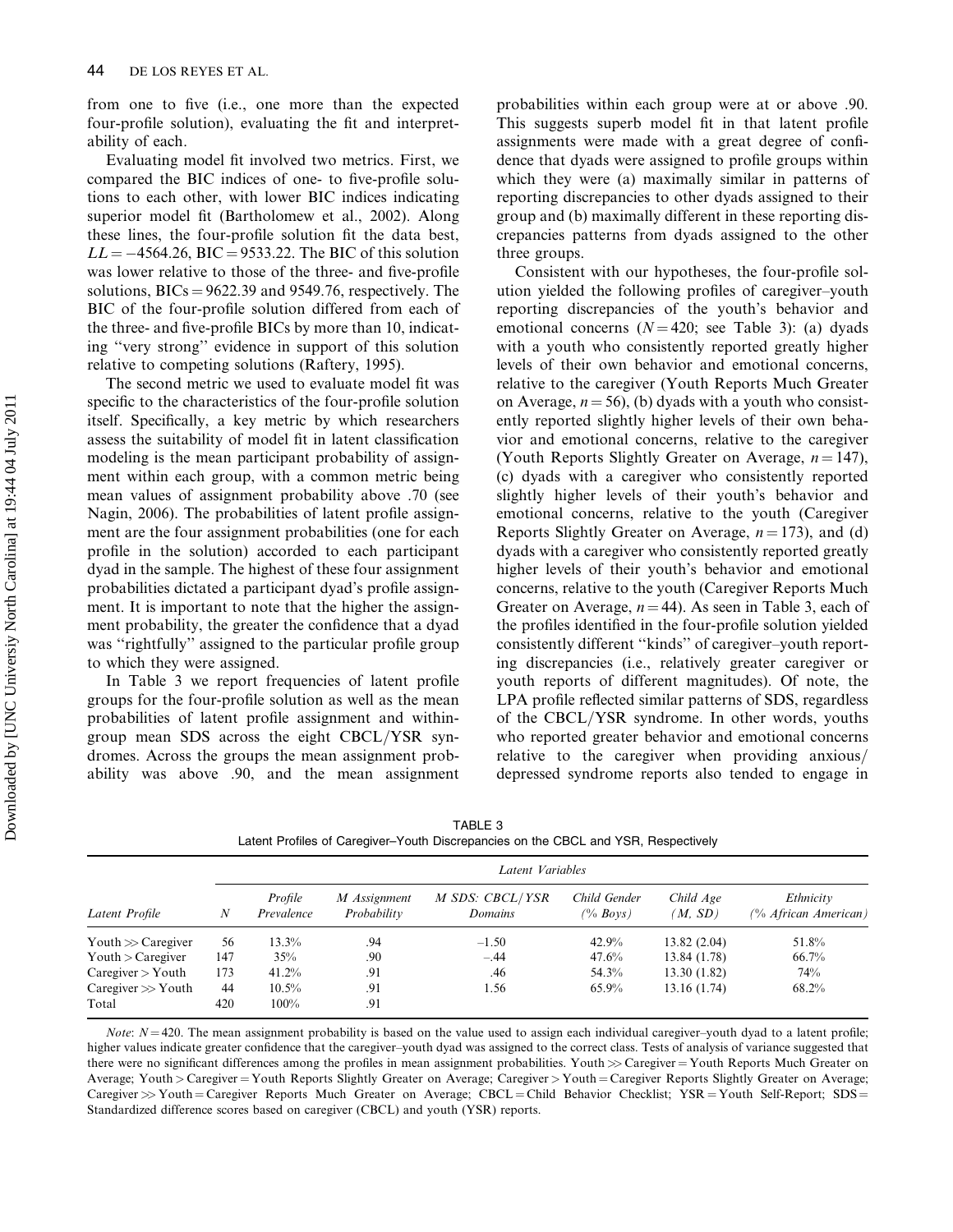the same pattern of reporting when providing aggressive behavior syndrome reports. The same was true for caregiver–youth dyads in which the caregiver reported greater problems relative to the youth.

Relations among latent profile groups and demographic and study characteristics. In Table 3 we report tests of relations between the latent profile groups and the child demographic characteristics of gender, age, and ethnicity. We observed nonsignificant relations between profile group composition and child gender, age, and ethnicity after correcting for multiple comparisons using Holm's stepdown Bonferroni correction. Nonsignificant differences between profile group composition and ethnicity were found regardless of whether ethnicity was coded dichotomously (African American vs. not) or assessed across the multiple ethnic groups observed in the sample (Asian or Pacific Islander; African American, non-Hispanic; White, non-Hispanic; Hispanic; and ''other'' ethnicity). Despite this, we controlled for these child demographic characteristics in tests of our main hypotheses.

Along with tests of demographic relations with latent profile composition we also examined demographic relations with assessment site (coded as community  $[n = 300]$ vs. university  $[n = 120]$  clinic). Applying Holm's stepdown Bonferroni correction we observed nonsignificant relations between assessment site and child age and child gender and significant relations between assessment site and ethnicity (coded as African American vs. not),  $\kappa = .73$ ,  $p < .001$ . This level of kappa is considered "substantial'' (Landis & Koch, 1977) and indicates that the ethnicity covariate we used in our regression tests of our main hypothesis was essentially statistically redundant with assessment site.

In addition, we noted previously that the first 100 caregiver participants did not complete self-reports of their mood symptoms on the BDI and MDQ. We examined this study characteristic in relation to the latent profile groups and observed a nonsignificant relation between latent profile groups and whether the caregiver completed self-reports on the BDI and MDQ versus the GBI.

One concern with this sample is that caregivers differed in terms of their relationship to the child being rated (e.g., biological mothers and fathers, adoptive mothers and fathers, stepmothers and stepfathers, grandparents), and prior work has identified differences in correlations among different pairs of informants (parent–youth, parent–teacher, teacher–youth; Achenbach, 2006). However, whether or not the caregiver was the biological mother of the youth was not significantly related to classification in informant discrepancies latent profile groups,  $\chi^2(3) = 2.78$ ,  $\Phi = .08$ ,  $p > .40$ . Further, nonsignificant relations between latent profile classification and caregiver type were observed when specifically comparing biological mothers in the sample  $(n = 306)$  to biological fathers  $(n = 24)$ ,  $\chi^2(3) = 1.54$ ,  $\Phi = .07$ ,  $p > .65$ . This lack of significant relations between level of discrepancies between caregiver and child reports and caregiver type is consistent with prior work (De Los Reyes et al., 2008).

Comparability of four-class solution with solution based on raw difference scores. To ensure that our latent profile solution was not identified simply as a function of the method of discrepancies assessment used, we compared the four-profile solution identified using SDS indicators and the four-profile solution identified using raw difference score indicators (i.e., nonstandardized scores; De Los Reyes & Kazdin, 2004). The structure and composition of the four-profile solution based on SDS indicators was essentially identical to the four-profile solution obtained when based on raw difference score indicators, Cramer's  $V = .96$ ,  $\kappa = .96, p < .001.$ 

## Internal Consistency of Caregiver–Youth **Discrepancies**

We tested the internal consistency of caregiver–youth reporting discrepancies by examining the eight caregiver–youth reporting discrepancies scores taken across the CBCL/YSR syndromes. Specifically, we estimated Cronbach's alpha using the eight discrepancy scores for each dyad as ''items'' measuring a general tendency to disagree. We also repeated the analysis comparing the internal consistency for the extreme groups compared to the moderate groups in terms of latent profiles of agreement. That is, we conducted tests of internal consistency within groups of dyads in which either caregiver or youth reported much greater levels of youth psychological concerns (relative to each other), versus groups of dyads within which there was only slightly greater reporting by caregiver or youth (relative to each other). We conducted tests between these two groups as opposed to the four groups separately because LPA seeks to create profiles for cases exhibiting similar patterns of scores across indicators. As such, within any one profile the variance between cases is reduced so as to maximize the variance between different profiles. The internal consistency of informant discrepancies hinges on there being discrepancies between informants within a case, as well as variability in the extent of the discrepancies between cases of pairs of informants (Rogosa et al., 1982; Rogosa & Willett, 1983). Thus, profile groups that shared similar magnitudes of informant discrepancies but different directions in these discrepancies were grouped together to test whether the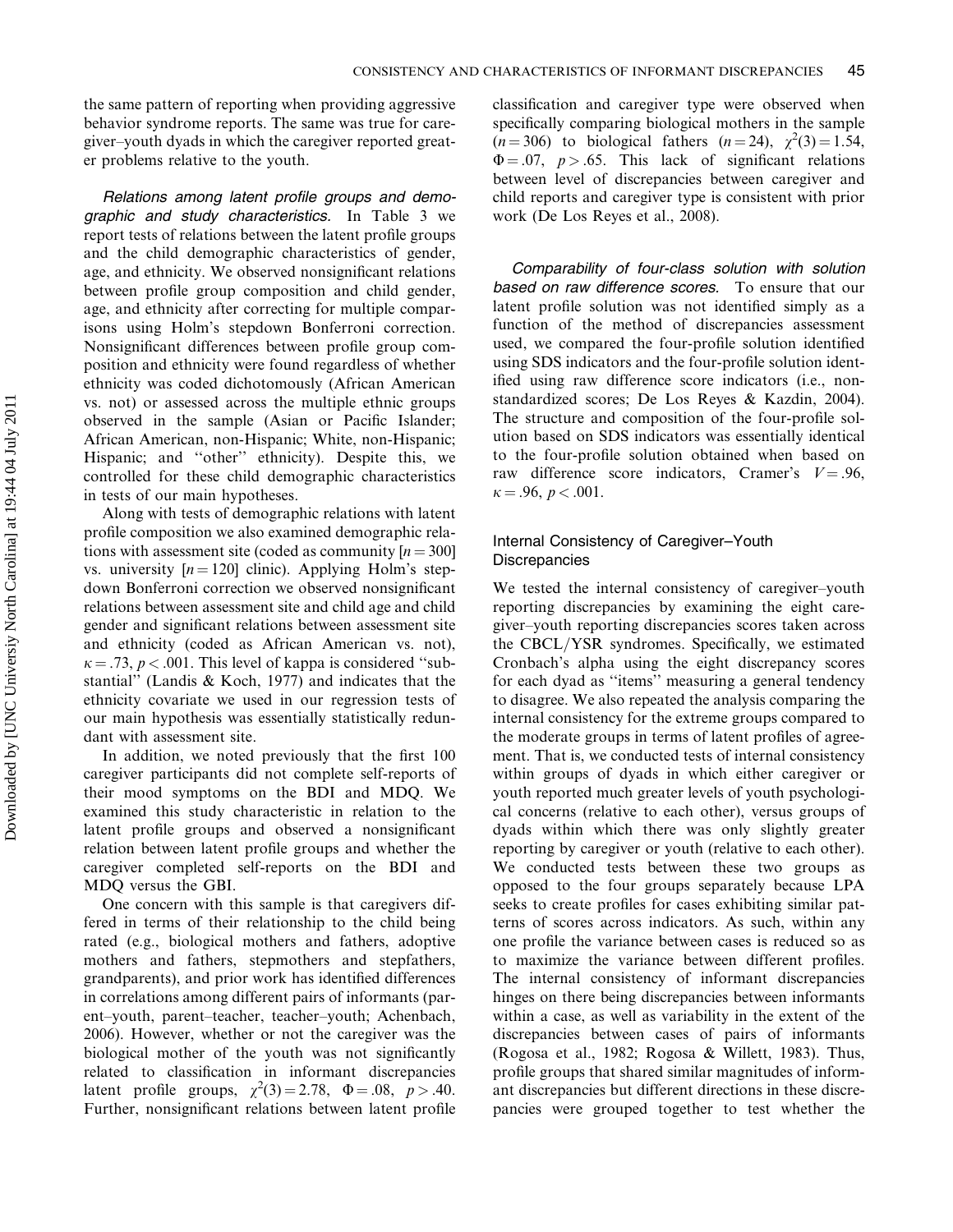magnitudes of informant discrepancies related to the internal consistency levels of discrepancies.

Based on the total sample, the internal consistency estimate for the eight SDS for the CBCL/YSR syndromes was  $\alpha = .89$ . This level of consistency is quite high given the low number of items on the scale and well within the range considered acceptable estimates of internal consistency for clinical instruments (Nunnally & Bernstein, 1994). Further, consistent with the idea that greater individual differences between caregiver and youth reports should translate into greater internal consistency estimates for informant discrepancies (Rogosa et al., 1982; Rogosa & Willett, 1983), the internal consistency estimate for the dyads assigned to the Youth Reports Much Greater on Average and Caregiver Reports Much Greater on Average profile groups was far higher ( $\alpha = .96$ ,  $n = 100$ ), relative to the internal consistency estimate for the dyads assigned to the Youth Reports Slightly Greater on Average and Caregiver Reports Slightly Greater on Average profile groups  $(\alpha = .71, n = 320)$ . A Feldt (1969) test comparing the difference between these two alpha coefficients revealed a significant difference between them,  $F(95, 219) = 7.25$ ,  $p < .001$ .

## Caregiver–Youth Discrepancies and Youth, Caregiver, and Family Characteristics

We tested the relation between patterns of caregiver– youth reporting discrepancies and youth, caregiver, and family characteristics through a series of hierarchical multiple regression analyses. Specifically, in each analysis youth age, gender (coded ''0'' for males,  $n = 217$ ; "1" for females,  $n = 203$ ), and ethnicity (coded "0" for African American,  $n = 285$ ; "1" for all other ethnicities,  $n = 135$ ) were entered in the first step as independent variables, and the latent profile pattern was entered in the second step. The youth, caregiver, and family characteristics described previously were entered as the dependent variables in separate regression analyses (see Table 1). Finally, for those characteristics that uniquely related to discrepancies via these analyses, we examined whether these characteristics were still related with discrepancies when taking into account the variance explained by the other informant discrepancies examined. For instance, if we found that youth self-reports of mood problems related to discrepancies, we would conduct a follow-up test of this relation to examine whether these effects would remain significant when controlling for youth demographics, as well as interviewer reports of the youth, caregiver and interviewer reports of family functioning, and caregivers' self-reported mood.

To enhance interpretability of the results, we recoded the latent profile assignments of caregiver–youth reporting discrepancies so that scores in the positive direction reflected the youth self-reporting more problems than the caregiver reported in the youth (i.e.,  $1 =$ Caregiver Reports Much Greater on Average,  $2 =$  Caregiver Reports Slightly Greater on Average,  $3 =$ Youth Reports Slightly Greater on Average,  $4 =$ Youth Reports Much Greater on Average).

Due to missing data on the dependent variables, sample sizes varied for each test. Specifically, the missing data were almost entirely composed of caregiver report about own mood, as the MDQ and BDI were added in a protocol change during the 2nd year of data collection. However, as mentioned previously whether caregivers completed self-reports based on the MDQ and BDI was not significantly related to the latent profile groups of caregiver–youth reporting discrepancies. Sample sizes for each of the regression analyses reported for separate characteristics are based on the sample sizes for the dependent variables reported in Table 1.

Youth characteristics. As shown in Table 4, results for analyses of the relation between caregiver–youth discrepancies and youth characteristics were consistent for youth self-reports and caregiver reports and not for interviewer reports. Variables entered in the first step contributed significant variance to the regression model for caregiver and youth reports of youth depressive symptoms. However, the first step was not significant for caregiver and youth reports of youth manic symptoms. In the second step, caregiver–youth discrepancies were significantly and positively related to caregiver and youth reports of youth depressive symptoms ( $\beta = -.22$ , part  $r = -.22$ ;  $\beta = .47$ , part  $r = .46$ , respectively; both  $ps < .001$ ). In the second step, caregiver–youth reporting discrepancies were significantly and positively related to caregiver and youth reports of youth manic symptoms  $(\beta = -.19, \text{ part } r = -.19; \beta = .29, \text{ part } r = .29, \text{ respect-}$ ively; both  $ps < .001$ ).

For interviewer reports, variables entered in the first step contributed significant variance to the model for the interviewer reports of youth depressive and manic symptoms. However, the first step was not significant for the interviewer report of youth clinical severity. In the second step, caregiver–youth discrepancies were not related to interviewer reports of youth depressive symptoms ( $\beta = 0$ , part  $r = 0$ , ns), interviewer reports of youth manic symptoms ( $\beta = -.07$ , part  $r = -.07$ , ns), or the interviewer reports of youth clinical severity  $(\beta = -.06, \text{ part } r = -.06, \text{ ns}).$ 

Caregiver characteristics. Results for analyses of the relation between caregiver–youth discrepancies and caregiver characteristics were consistently nonsignificant for both caregiver self-reports. For both the caregiver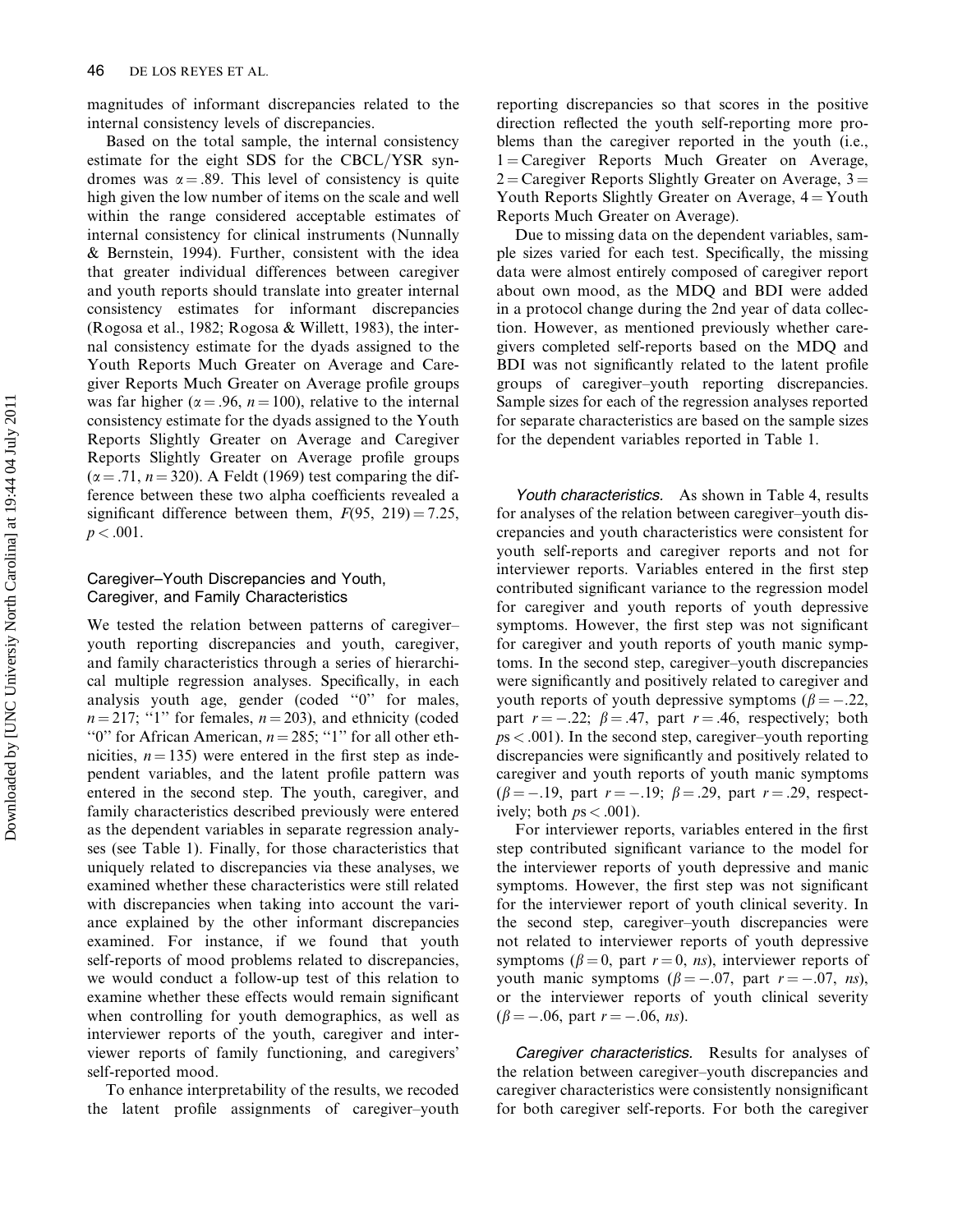| Measure                    | First Step R | First Step $R^2\Delta$ | First Step $F\Delta$ (df) | Second Step $R^2\Delta$ | Second Step $F\Delta$ (df) |
|----------------------------|--------------|------------------------|---------------------------|-------------------------|----------------------------|
| Caregiver re: Mania        | .13          | .02                    | 2.58(3, 414)              | .03                     | $15.91***$ $(1, 413)$      |
| Caregiver re: Depression   | .25          | .06                    | $9.21***$ (3, 409)        | .05                     | $22.44***$ (1, 408)        |
| Adolescent re: Mania       | .12          | .01                    | 2.26(3, 416)              | .08                     | $38.33***$ (1, 415)        |
| Adolescent re: Depression  | .25          | .06                    | $9.02***$ (3, 414)        | .21                     | $119.31***$ $(1, 413)$     |
| Interviewer re: Mania      | .16          | .02                    | $3.58^*$ $(3, 389)$       | $\theta$                | 2.01(1, 388)               |
| Interviewer re: Depression | .32          | .10                    | $15.17***$ $(3, 391)$     | $\theta$                | 0(1, 390)                  |
| Caregiver: Own Mania       | .07          | $\theta$               | .64(3, 325)               | $\mathbf{0}$            | 1.33(1, 324)               |
| Caregiver: Own Depression  | .04          |                        | .21(3, 324)               | $\theta$                | 1.02(1, 323)               |
| Interviewer re: Family     | .17          | .03                    | $3.93**$ (3, 408)         | .01                     | 3.35(1, 407)               |
| Caregiver re: Family       | .15          | .02                    | $3.28^*$ $(3, 413)$       | $\mathbf{0}$            | 2.13(1, 412)               |
| Interviewer Severity       | .07          | $\theta$               | .63(3, 407)               | $\mathbf{0}$            | 1.47 (1, 406)              |

TABLE 4 Dependent Variables for Separate Multiple Regression Tests of the Relation Between Caregiver-Youth Reporting Discrepancies and Youth, Caregiver, and Family Characteristics, Controlling for Youth Age, Youth Gender, and Youth Ethnicity/Race

Note: Caregiver re: Mania = Caregiver report of youth manic symptoms on Mood Disorder Questionnaire (MDQ); Caregiver re: Depres $sion =$ Caregiver report of youth depressive symptoms on General Behavior Inventory (GBI); Adolescent re: Mania = Youth self-report of manic symptoms on MDQ; Adolescent re: Depression = Youth self-report of depressive symptoms on GBI; Interviewer re: Mania = Interviewer report of youth manic symptoms on Young Mania Rating Scale; Interviewer re: Depression = Interviewer report of youth depressive symptoms on Child Depression Rating Scale–Revised; Caregiver: Own Mania = Caregiver self-report of manic symptoms on MDQ; Caregiver: Own Depression = Caregiver ratings of own depressive symptoms on Beck Depression Inventory; Interviewer re: Family = Interviewer report of family functioning on Global Family Environment Scale; Caregiver re: Family = caregiver report of family functioning on Family Assessment Device; Interviewer Severity = Interviewer report of youth clinical severity on Clinical Global Impressions scale.

 $\gamma p < .05$ .  $\gamma p < .01$ .  $\gamma p < .001$ , two tailed. All other tests  $p > .05$ . All tests remained statistically significant (i.e.,  $p < .05$ ) after applying Holm's stepdown Bonferroni correction.

self-reports of depressive and manic symptoms, variables entered in the first step did not contribute significant variance to the model. In the second step, caregiver–youth discrepancies were not related to caregiver self-reports of depressive and manic symptoms  $(\beta = -.06, \text{ part } r = -.05, \text{ ns}; \beta = -.06, \text{ part } r = -.06,$ ns, respectively).

Family characteristics. Results for analyses of the relation between caregiver–youth discrepancies and family characteristics were nonsignificant for caregiver and interviewer reports. For the caregiver report, variables entered in the first step contributed significant variance to the model. However, in the second step caregiver–youth reporting discrepancies were not related to caregiver reports of family functioning  $(\beta = -.07, )$ part  $r = -.07$ , ns). For the interviewer report, variables entered in the first step contributed significant variance to the model. However, in the second step, reporting discrepancies were not related to interviewer reports of family functioning ( $\beta = -.09$ , part  $r = -.09$ , ns).

Tests jointly considering youth, caregiver, and family characteristics. Caregiver reports and youth self-reports of youth characteristics were consistently related to caregiver–youth reporting discrepancies. Thus, we were interested in testing whether these relations would remain significant when taking into account not only youth demographic characteristics but also

caregiver and family characteristics and interviewer reports of youth characteristics. To test this we ran the same hierarchical regression analyses described previously except that in the first step, along with youth demographic characteristics we simultaneously entered the two caregiver and interviewer reports of family functioning (FAD and GFES), the two caregiver self-reports of mood problems (C-MDQC and C-BDIC), and the three interviewer reports of youth mood problems and clinical severity (YMRS, CDRS, and CGI). Results are presented in Table 5.

For the caregiver and youth reports of youth depressive and manic symptoms, variables entered in the first step contributed significant variance to the model. In the second step each of the caregiver reports and youth self-reports of youth depressive and manic symptoms remained significantly related to caregiver-youth discrepancies: caregiver-reported youth depressive symptoms  $(\beta = -.15, \text{ part } r = -.14, p < .01)$ , caregiver-reported youth manic symptoms  $(\beta = -.12, \text{ part } r = -.12,$  $p < .05$ ), youth self-reported youth depressive symptoms  $(\beta = .52,$  part  $r = .50, p < .001$ ), and youth self-reported youth manic symptoms ( $\beta = .33$ , part  $r = .32$ ,  $p < .001$ ).

Follow-up analyses: relations between informant characteristics and individual informants' reports. To supplement the main tests of our hypotheses, we calculated bivariate correlations between all of the informant characteristics indices listed in Table 4 and the broadband indices from the CBCL and the YSR: Total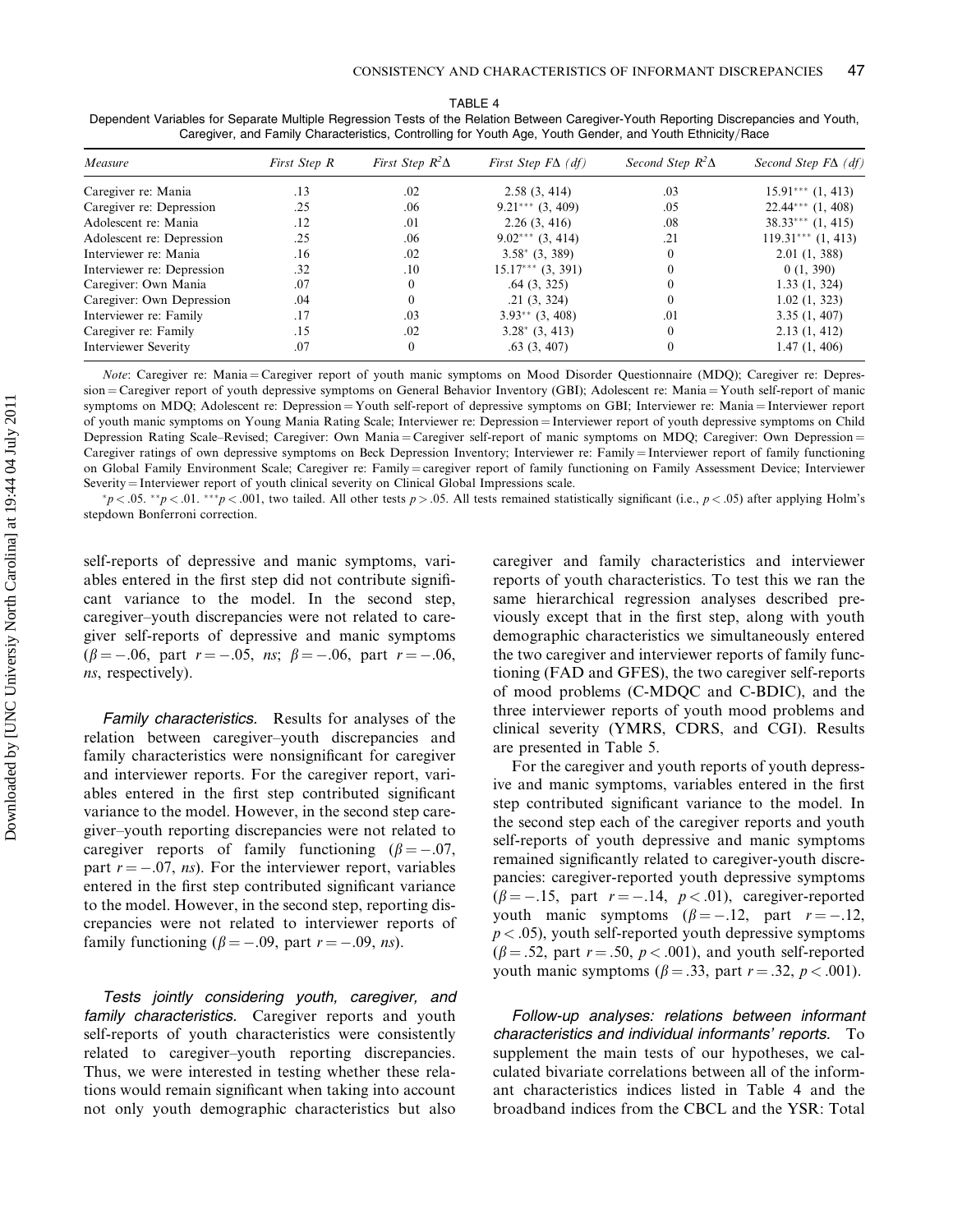| TABLE 5                                                                                                                         |
|---------------------------------------------------------------------------------------------------------------------------------|
| Dependent Variables for Separate Multiple Regression Tests of the Relation Between Caregiver-Youth Reporting Discrepancies and  |
| Youth Characteristics, Controlling for Youth Age, Youth Gender, Youth Ethnicity/Race, Caregiver and Family Characteristics, and |
| Interviewer Reports of Youth Mood and Severity                                                                                  |

| Measure                   | First Step R | First Step $R^2\Delta$ | First Step $F\Delta$ (df) | Second Step $R^2\Delta$ | Second Step $F\Delta$ (df) |
|---------------------------|--------------|------------------------|---------------------------|-------------------------|----------------------------|
| Caregiver re: Mania       | .54          | .29                    | $12.57***$ (10, 300)      | .01                     | $6.26^*$ (1, 299)          |
| Caregiver re: Depression  | .68          | .46                    | $25.97***$ (10, 296)      | .02                     | $11.57**$ (1, 295)         |
| Adolescent re: Mania      | .34          | .11                    | $3.98***(10, 300)$        | $.10\,$                 | $39.78***$ (1, 299)        |
| Adolescent re: Depression | .43          | .18                    | $6.79***$ (10, 298)       | .25                     | $130.17***$ (1, 297)       |

Note: Caregiver re: Mania = Caregiver report of youth manic symptoms on Mood Disorder Questionnaire (MDQ); Caregiver re: Depression = Caregiver report of youth depressive symptoms on General Behavior Inventory (GBI); Adolescent re: Mania = Youth self-report of manic symptoms on MDQ; Adolescent re: Depression = Youth self-report of depressive symptoms on GBI.

 $\gamma p < .05$ .  $\gamma p < .01$ .  $\gamma p < .001$ , two tailed. All tests remained statistically significant (i.e.,  $p < .05$ ) after applying Holm's stepdown Bonferroni correction.

Externalizing, Total Internalizing, and Total Problem (Table 6). The two interviewers' reports of youth mood symptoms were significantly related with all but one of the caregiver-reported scales and related to only two of the child-reported scales. This is consistent with prior work suggesting that in clinical assessments of the youth, when caregiver and child disagree about the youths' problem behavior the interviewer tends to agree more with the caregiver than the youth (Hawley & Weisz, 2003). Further, caregiver self-reported mood symptoms were consistently and positively related to their reports of youth problem behavior, consistent with prior work suggesting that greater levels of caregivers' mood symptoms are related to caregivers reporting greater levels of problem behavior in the youth (Richters, 1992). In addition, interviewer reports and not caregiver reports of family functioning were related to reports of youth problem behavior and only for youth self-report of externalizing behavior and total problem behavior, but not internalizing problems. This is consistent with prior work in community samples indicating that the relation between reports of youth problem behavior and family functioning tend to largely arise based on youth report (although in this research the youth was also the reporter of family functioning; see Treutler & Epkins, 2003). Moreover, CBCL and YSR reports were positively correlated with interviewer reports of youth clinical severity, consistent with prior work (Achenbach, 1991a, 1991b). Therefore, the patterns of the relations among informant characteristics

TABLE 6 Bivariate Correlations Between Broadband CBCL and YSR Scales and Dependent Variables Used in Multiple Regression Tests of the Relation Between Caregiver-Youth Reporting Discrepancies and Youth, Caregiver, and Family Characteristics

| Measure                     | <b>CBCL</b> Ext | <b>CBCL</b> Int | <b>CBCL</b> Tot | <b>YSR</b> Ext | YSR Int | <b>YSR</b> Tot |
|-----------------------------|-----------------|-----------------|-----------------|----------------|---------|----------------|
| Caregiver re: Mania         | .41             | .27             | .45             | .20            | .08     | .19            |
| Caregiver re: Depression    | .23             | .57             | .43             | .11            | .24     | .22            |
| Adolescent re: Mania        | .09             | .14             | .13             | .49            | .45     | .55            |
| Adolescent re: Depression   | .02             | .23             | .11             | .51            | .72     | .70            |
| Interviewer re: Mania       | .21             | .19             | .22             | .14            | .08     | .14            |
| Interviewer re: Depression  | .03             | .45             | .20             | .16            | .35     | .29            |
| Caregiver: Own Mania        | .20             | .31             | .31             | .14            | .16     | .19            |
| Caregiver: Own Depression   | .21             | .26             | .26             | .18            | .15     | .19            |
| Interviewer re: Family      | $-.10$          | $-.02$          | $-.04$          | $-.17$         | $-.15$  | $-.18$         |
| Caregiver re: Family        | .13             | .16             | .10             | .09            | .01     | .04            |
| <b>Interviewer Severity</b> | .32             | .31             | .37             | .21            | .22     | .25            |

 $Note:  $\text{CBCL} = \text{Child}$  Behavior Checklist; YSR = Youth Self-Report; Ext = Total Externalizing, Int = Total Internalizing; Tot = Total Problem;$ Caregiver re: Mania = Caregiver report of youth manic symptoms on Mood Disorder Questionnaire (MDQ); Caregiver re: Depression = Caregiver report of youth depressive symptoms on General Behavior Inventory (GBI); Adolescent re: Mania = Youth self-report of manic symptoms on MDQ; Adolescent re: Depression = Youth self-report of depressive symptoms on GBI; Interviewer re: Mania = Interviewer report of youth manic symptoms on Young Mania Rating Scale; Interviewer re: Depression = Interviewer report of youth depressive symptoms on Child Depression Rating Scale– Revised; Caregiver: Own Mania = Caregiver self-report of manic symptoms on MDQ; Caregiver: Own Depression = Caregiver ratings of own depressive symptoms on Beck Depression Inventory; Interviewer re: Family = Interviewer report of family functioning on Global Family Environment Scale; Caregiver re: Family = caregiver report of family functioning on Family Assessment Device; Interviewer Severity = Interviewer report of youth clinical severity on Clinical Global Impressions scale.

Bold indicates  $p < .001$ .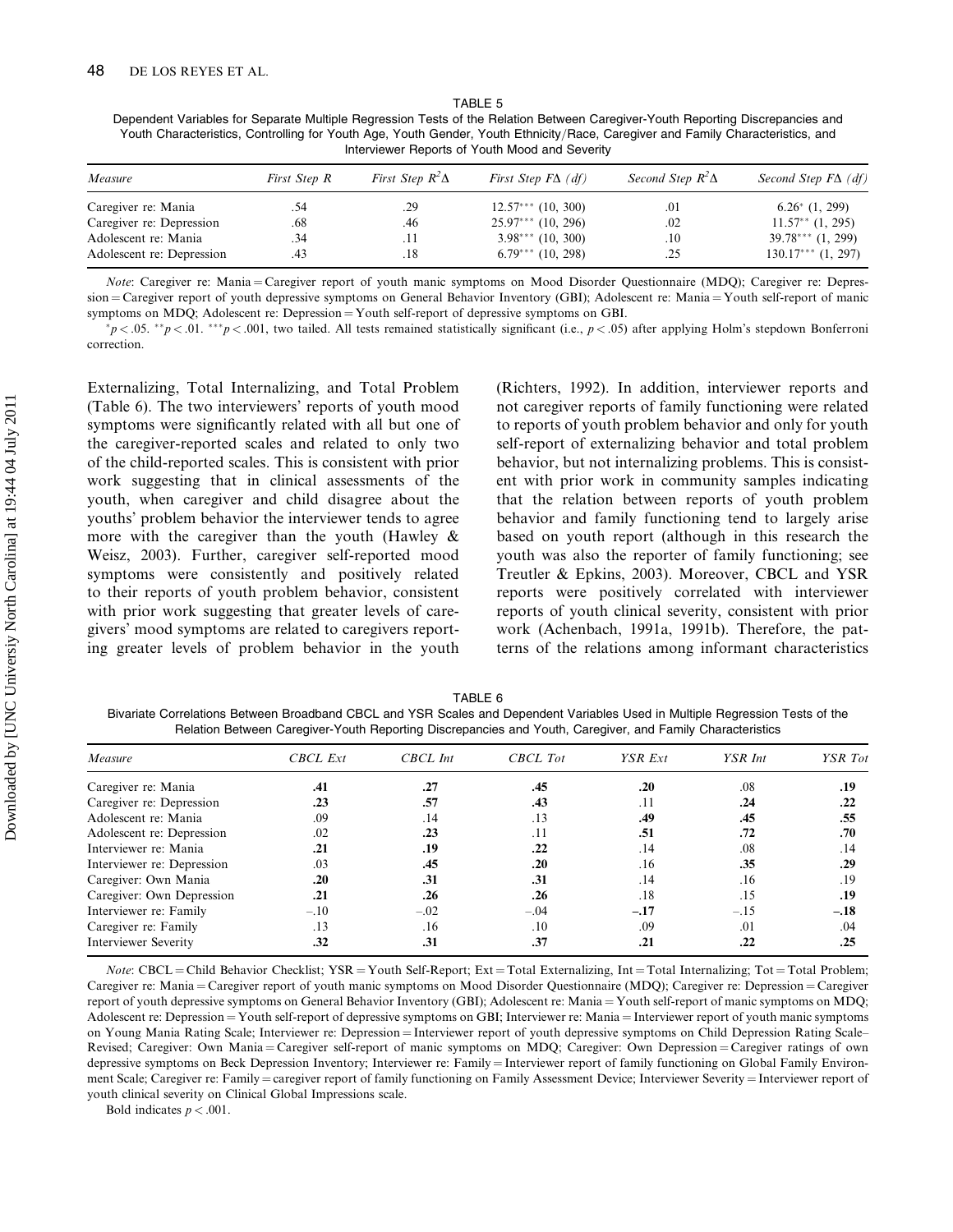and individual caregiver and child reports were in line with prior research.

### **DISCUSSION**

#### Summary of Main Findings

There were four main findings that extended the literature on informant discrepancies in clinical assessments. First, using LPAs we identified caregiver–youth dyads that varied in terms of the direction of disagreement and the magnitudes of these disagreements. Second, we identified high levels of internal consistency among eight measures of discrepancies, with these internal consistencies being particularly high for caregiver–youth dyads that exhibited large reporting discrepancies. Third, both caregiver reports and youth self-reports of youth's mood problems were uniquely related to caregiver–youth reporting discrepancies, even when taking into account caregiver mood symptoms; family functioning; interviewer reports of the youth's clinical severity and mood symptoms; and youth age, gender, and ethnicity/race. Of interest, caregiver mood symptoms and family functioning, and interviewer reports of the youth's clinical severity and mood symptoms did not significantly relate to discrepancies.

Fourth, we identified a dose-response relation between caregiver–youth reporting discrepancies and caregiver reports and youth self-reports of the youth's mood problems taken from measures that were completed independently of the measures used to assess caregiver–youth discrepancies. Specifically, as the ''dose'' of youths reporting greater problems relative to caregivers steadily increased across the profile groupings, youth self-reported mood problems steadily increased and caregiver reports of youth mood problems steadily decreased (Tables 4 and 5). This is an interesting finding in that it not only demonstrates a linear relation between caregiver–youth discrepancies and caregiver and youth reports of youth mood problems, it demonstrates this relation across groups of caregiver–youth dyads that systematically differed in the magnitude and direction of their reporting discrepancies. Thus, informant discrepancy measures exhibit stable psychometric properties and conceptually meaningful relations with the perspectives of the youth's functioning of the informants providing these reports.

In light of our findings a key question arises: Why did informant discrepancies not relate to associated characteristics that have often been identified in prior work, such as parents' mood symptoms and family functioning? One reason might be methodological. Prior work has been inconsistent on whether or which informants' reports of mood symptoms and family functioning relate to informant discrepancies (parent vs. youth; De

Los Reyes et al., 2008; De Los Reyes & Kazdin, 2005; Kolko & Kazdin, 1993; Treutler & Epkins, 2003). At the bivariate level the individual caregiver and youth reports of youth problem behavior were related to caregiver, youth, and interviewer reports of youth, caregiver, and family characteristics, in line with prior work (Table 6). A large body of work suggests that the youth, caregiver, and family characteristics we examined in relation to informant discrepancies are not only related to discrepancies but to the development and maintenance of the youth psychopathology for which caregivers and youths provided discrepant reports. Stated another way, youth, caregiver, and family characteristics substantively covary with the target of the behavioral reports used to assess informant discrepancies (i.e., youth psychopathology). This is a phenomenological issue endemic to much of the prior work on informant discrepancies (e.g., De Los Reyes et al., 2008; De Los Reyes & Kazdin, 2005; K. Guion et al., 2009; Pelton, Steele, Chance, & Forehand, 2001). Most crucially, as far as we are aware this study comprises the most comprehensive examination to date of informant characteristics in relation to discrepancies, in that we (a) were well powered to detect effects identified in prior work  $(N = 420)$ ; (b) included 11 indices of informant characteristics taken from caregiver, youth, and interviewer reports; (c) examined eight indices of informant discrepancies via sophisticated latent analytic modeling; and (d) examined informant characteristics jointly to account for both shared and unique variance in relation to discrepancies.

In sum, methodological aspects of the study are an unlikely explanation of our findings. Rather, we argue that the most parsimonious interpretation of our findings is that caregivers and youths have unique, reliable, and valid perspectives on how and where they observe youth problem behavior. This could be why only caregiver and youth reports of youth mood problems related to caregiver–youth reporting discrepancies on measures completed independently of the youth mood reports. This could also be why informant characteristics widely postulated to contribute to informants' reporting biases did not relate to discrepancies. Indeed, the unique perspectives of caregivers and youths as informants of youths' behavior may not be indicative of faulty reporting or bias. Instead, informants' unique perspectives may reflect the notion that caregivers observe youth behaviors that youths either do not observe or do not attend to when providing reports and vice versa (see Kraemer et al., 2003). Of importance, these disagreements between caregiver and youth report should not be automatically interpreted as ''bias.'' Indeed, interviewer ratings of youth mood symptoms were not significantly related to caregiver–youth discrepancies (Table 4).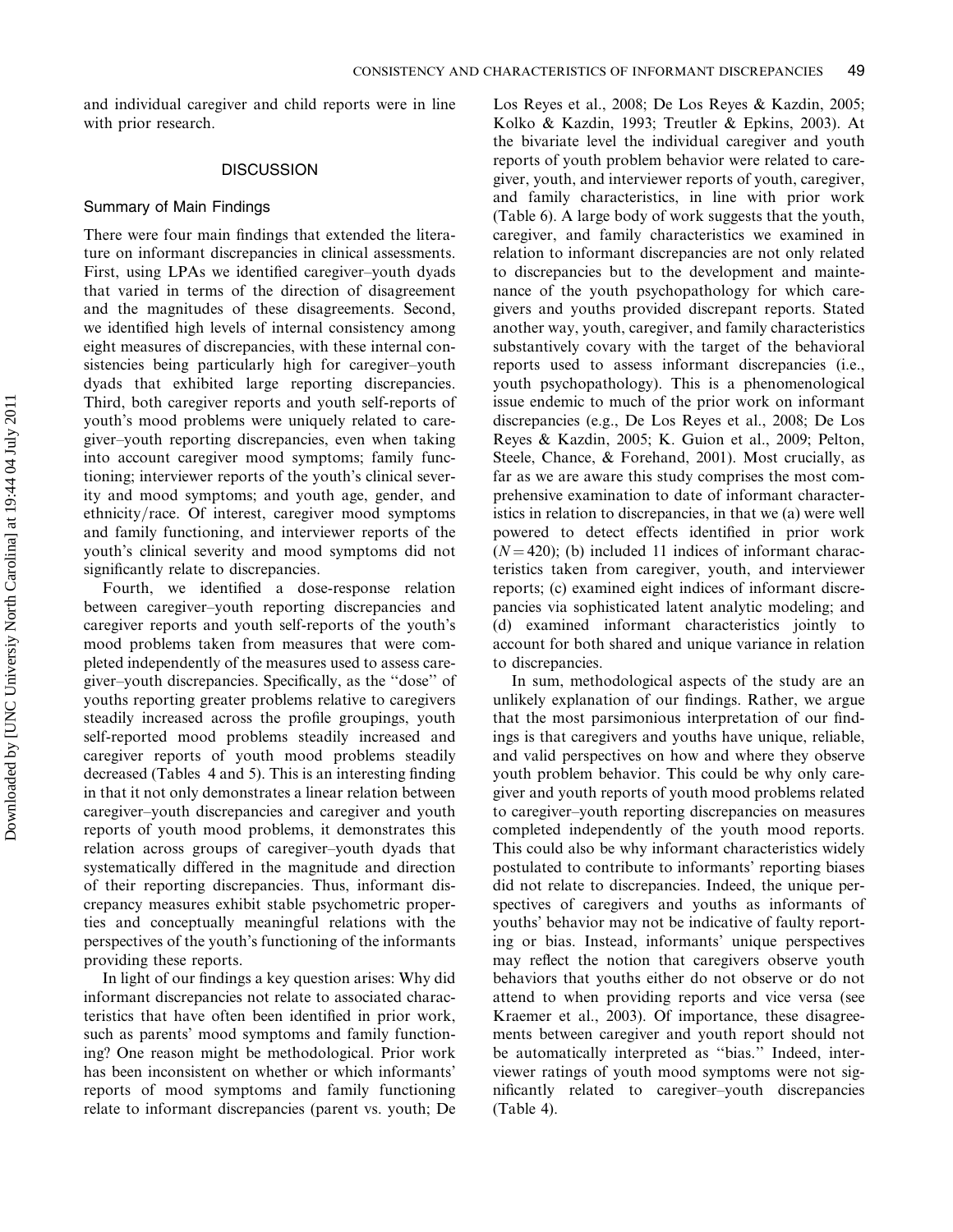## Limitations

There are limitations to the present study. First, discrepancies were assessed using standardized difference scores. Prior work has raised concerns about the reliability of difference scores for assessing constructs such as discrepancies and general variation between scores (e.g., De Los Reyes & Kazdin, 2004; Nunnally & Bernstein, 1994; Rogosa et al., 1982; Rogosa & Willett, 1983). However, prior work has noted that when differences between measurements are high, difference scores demonstrate acceptable levels of reliability (Rogosa et al., 1982; Rogosa & Willett, 1983). Indeed, we observed this in the present study. Because the size of the discrepancies and their reliability may vary across samples, we encourage future research to use other strategies besides difference scores for assessing discrepancies, including direct assessments of informants' perceptions of discrepancies.

Second, sample characteristics could limit the generalizability of the findings. We studied a clinic sample that provided a useful test of our hypotheses. At the same time, our findings may not generalize to other samples and informant pairs. For example, in clinic samples in which informants are unrelated to each other and view the behavior being rated in different contexts (e.g., parents and teachers), informants may also differ in whether they both evidence mood concerns of their own and/or deficits in family functioning. As such, depressed mood and/or family functioning may *appear* to influence the degree of dyadic discrepancies, in large part because one informant (e.g., parent) consistently evidences characteristics that the other informant does not (e.g., teacher). However, in this case it would still be unclear whether depression actually played a role in one informant reporting behaviors that the other informant did not report or alternatively that one informant just happened to differ from the other informant on certain characteristics. In any event, it is important that future work extends our findings to other clinic and nonclinic samples for which informant discrepancies are a concern.

Third, we examined caregiver–youth discrepancies and yet caregiver type varied widely in the study. We demonstrated that variation in caregiver type in the sample had no bearing on the nature and structure of informant discrepancies. Yet, like most research on informant discrepancies, the sample was predominantly composed of biological mothers (see De Los Reyes & Kazdin, 2005). We encourage future work to replicate and extend our findings to the study of caregiver–youth discrepancies with larger samples that exhibit increased heterogeneity of types of caregivers in the sample.

## Implications for Research, Policy, and Practice

Our findings have significant research and clinical implications for the assessment and treatment of youth psychopathology. First, the greatest levels of internal consistency we observed were within dyads that substantially disagreed in their reports. Although consistent with prior work on the psychometrics of difference scores, these findings contradict prevailing views in the clinical literature, where discrepancies are often viewed as representative of the unreliability of informants' reports. The view of discrepancies as indicating the unreliability of informants' reports might be partially attributable to our field's focus on single characteristics such as an informant's mood symptoms as explanatory factors for the presence of discrepancies. Focusing on a unique characteristic also increases the likelihood that when discrepancies arise, one is quicker to dismiss an informant's ratings as unreliable if they happen to possess this characteristic. An example may be if the parent and teacher ratings of a youth are discrepant and the parent also exhibits depressive symptoms. Often the assumption will be that if the parent is depressed, then they cannot possibly be a reliable informant of the youth's behavior problems.

Perhaps thinking about discrepancies as primarily due to single characteristics of the informants does a disservice to understanding discrepancies and using the outcomes of clinical assessments in assessment and treatment research. Instead, our findings suggest that future work should focus on characteristics that relate specifically to the assessed behaviors and the circumstances through which informants observe the assessed behaviors. In particular, two of these characteristics, the perspectives by which informants observe behavior (e.g., self vs. other) and the contexts within which informants observe behavior (e.g., home vs. school), have been implicated as key domains for explaining why informants disagree (Achenbach, 2006; De Los Reyes & Kazdin, 2005; Kraemer et al., 2003). Indeed, conceptualizing the study of informant discrepancies in this way is consistent with decades of basic research focused on understanding why different people often observe the same behaviors in different ways (e.g., Pronin, 2008). Thus, future investigations should focus squarely on identifying the circumstances in which informant discrepancies reveal meaningful information on how (perspectives) and where (context) informants observe children's behavior.

Second, if discrepant reports are internally consistent across measurements, they can be used to understand how informants view clinical problems similarly or differently. Because informants often disagree on which concerns warrant treatment (Hawley & Weisz, 2003), understanding these discrepancies prior to treatment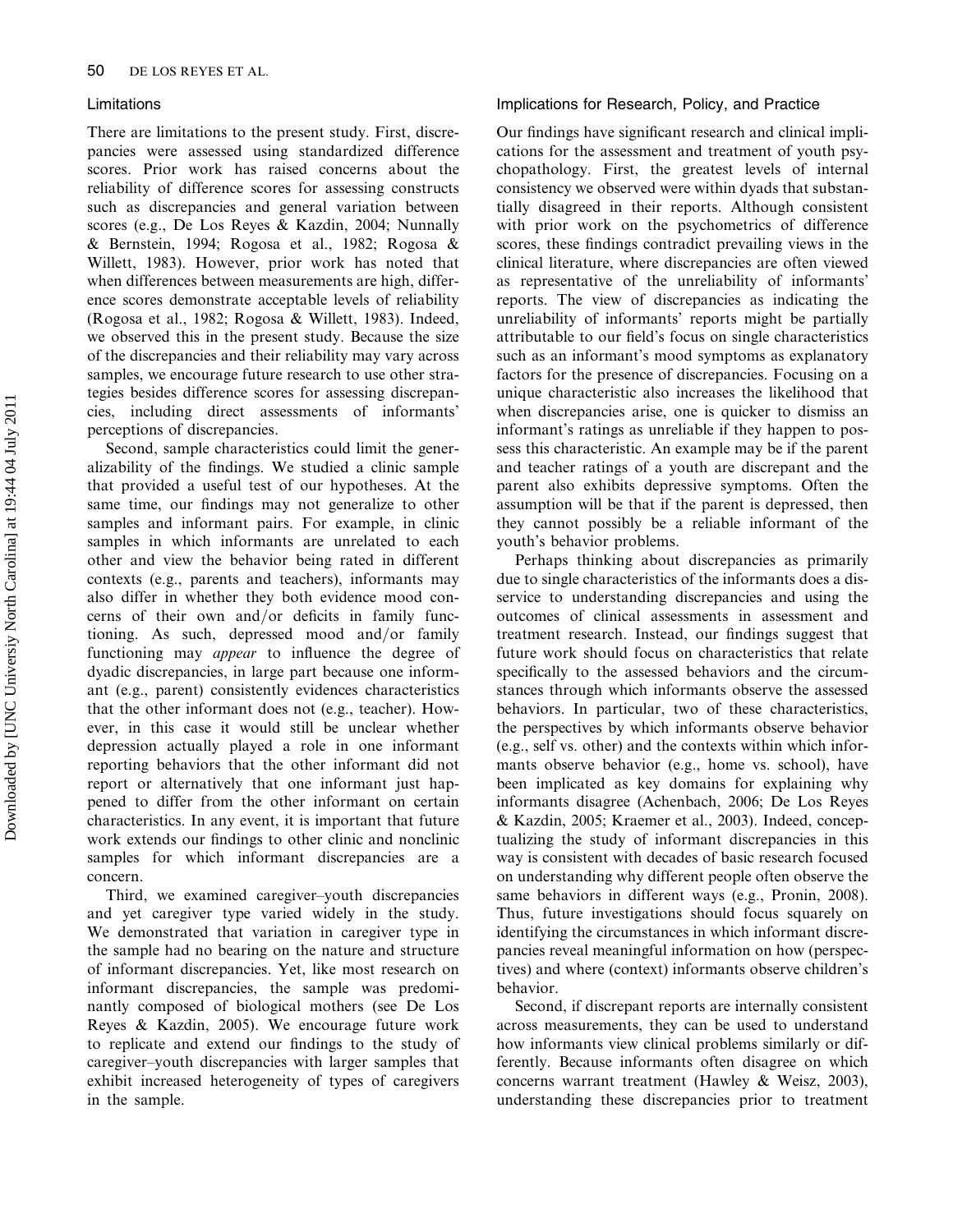may function as a tool for engaging clients in treatment and establishing treatment goals that are perceived as concordant with the client's views. This may facilitate treatment planning, treatment adherence, and monitoring treatment progress. Specifically, researchers have posited that understanding informant discrepancies may aid in rapport building and improvements in treatment outcomes (Yeh & Weisz, 2001). Consistent with these ideas, three recent studies have found that informant discrepancies on pretreatment youth concerns preposttreatment outcomes (fewer discrepancies predict better outcomes) and treatment process factors (fewer discrepancies predict fewer session cancels, lower likelihood of treatment dropout, and greater number of therapy visits; Brookman-Frazee, Haine, Gabayan, & Garland, 2008; Ferdinand, van der Ende, & Verhulst, 2006; Jensen Doss & Weisz, 2008).

Our findings suggest that researchers and practitioners should view informant discrepancies as opportunities to gather rich clinical information on the problems being assessed. Gathering information about how informants view the youth's problems differently may result in a greater understanding of how to intervene to change these problems. For example, if informants who are also participants in treatment disagree on the presence of some concerns (e.g., aggression) but agree on the presence of other concerns (e.g., parent–youth conflict), it may benefit rapport building and treatment adherence if the clinician targeted ''agreement'' concerns before attempting to target ''discrepant'' concerns. Thus, use of discrepancies to plan treatment may increase the likelihood that participants in treatment will be actively engaged in treatment. However, the systematic use of discrepancies to plan treatment has not been the subject of experimental research. Therefore, we encourage future research to address these issues in both laboratory and nonlaboratory (e.g., community mental health center) settings.

#### **REFERENCES**

- Achenbach, T. M. (1991a). Manual for the Child Behavior Checklist 4-18 and 1991 Profile. Burlington: University of Vermont, Department of Psychiatry.
- Achenbach, T. M. (1991b). Manual for the Youth Self Report Form and 1991 Profile. Burlington: University of Vermont, Department of Psychiatry.
- Achenbach, T. M. (2006). As others see us: Clinical and research implications of cross-informant correlations for psychopathology. Current Directions in Psychological Science, 15, 94–98.
- Achenbach, T. M., McConaughy, S. H., & Howell, C. T. (1987). Child/adolescent behavioral and emotional problems: Implications of cross-informant correlations for situational specificity. Psychological Bulletin, 101, 213–232.
- American Psychiatric Association. (2000). Diagnostic and statistical manual of mental disorders (4th ed., text rev.). Washington, DC: Author.
- Barker, E. T., Bornstein, M. H., Putnick, D. L., Hendricks, C., & Suwalsky, J. T. D. (2007). Adolescent–mother agreement about adolescent problem behaviors: Direction and predictors of disagreement. Journal of Youth and Adolescence, 36, 950–962.
- Bartholomew, D. J., Steele, F., Moustaki, I., & Galbraith, J. I. (2002). The analysis and interpretation of multivariate data for social scientists. Philadelphia: Chapman & Hall/CRC.
- Beck, A. T., & Steer, R. A. (1987). Beck Depression Inventory manual. San Antonio, TX: Psychological Corporation.
- Briggs-Gowan, M. J., Carter, A. S., & Schwab-Stone, M. (1996). Discrepancies among mother, child, and teacher reports: Examining the contributions of maternal depression and anxiety. Journal of Abnormal Child Psychology, 24, 749–765.
- Brookman-Frazee, L., Haine, R. A., Gabayan, E. N., & Garland, A. F. (2008). Predicting frequency of treatment visits in community-based youth psychotherapy. Psychological Services, 5, 126–138.
- Cohen, J. (1988). Statistical power analysis for the behavioral sciences (2nd ed.). Hillsdale, NJ: Erlbaum.
- Danielson, C. K., Youngstrom, E. A., Findling, R. L., & Calabrese, J. R. (2003). Discriminative validity of the General Behavior Inventory using youth report. Journal of Abnormal Child Psychology, 31, 29–39.
- Deater-Deckard, K. (1998). Parenting stress and child adjustment: Some old hypotheses and new questions. Clinical Psychology: Science and Practice, 5, 314–332.
- De Los Reyes, A., Goodman, K. L., Kliewer, W., & Reid-Quiñones, K. R. (2008). Whose depression relates to discrepancies? Testing relations between informant characteristics and informant discrepancies from the perspectives of both informants. Psychological Assessment, 20, 139–149.
- De Los Reyes, A., Goodman, K. L., Kliewer, W., & Reid-Quiñones, K. R. (2010). The longitudinal consistency of mother–child reporting discrepancies of parental monitoring and their ability to predict child delinquent behaviors two years later. Journal of Youth and Adolescence, 39, 1417–1430.
- De Los Reyes, A., Henry, D. B., Tolan, P. H., & Wakschlag, L. S. (2009). Linking informant discrepancies to observed variations in young children's disruptive behavior. Journal of Abnormal Child Psychology, 37, 637–652.
- De Los Reyes, A., & Kazdin, A. E. (2004). Measuring informant discrepancies in clinical child research. Psychological Assessment, 16, 330–334.
- De Los Reyes, A., & Kazdin, A. E. (2005). Informant discrepancies in the assessment of childhood psychopathology: A critical review, theoretical framework, and recommendations for further study. Psychological Bulletin, 131, 483–509.
- De Los Reyes, A., & Kazdin, A. E. (2006a). Conceptualizing changes in behavior in intervention research: The range of possible changes model. Psychological Review, 113, 554–583.
- De Los Reyes, A., & Kazdin, A. E. (2006b). Informant discrepancies in assessing child dysfunction relate to dysfunction within mother– child interactions. Journal of Child and Family Studies, 15, 643–661.
- De Los Reyes, A., & Kazdin, A. E. (2008). When the evidence says, ''Yes, no, and maybe so'': Attending to and interpreting inconsistent findings among evidence-based interventions. Current Directions in Psychological Science, 17, 47–51.
- De Los Reyes, A., & Kazdin, A. E. (2009). Identifying evidence-based interventions for children and adolescents using the range of possible changes model: A meta-analytic illustration. Behavior Modification, 33, 583–617.
- Depue, R. A., Krauss, S., Spoont, M. R., & Arbisi, P. (1989). General Behavior Inventory identification of unipolar and bipolar affective conditions in a nonclinical university population. Journal of Abnormal Psychology, 98, 117–126.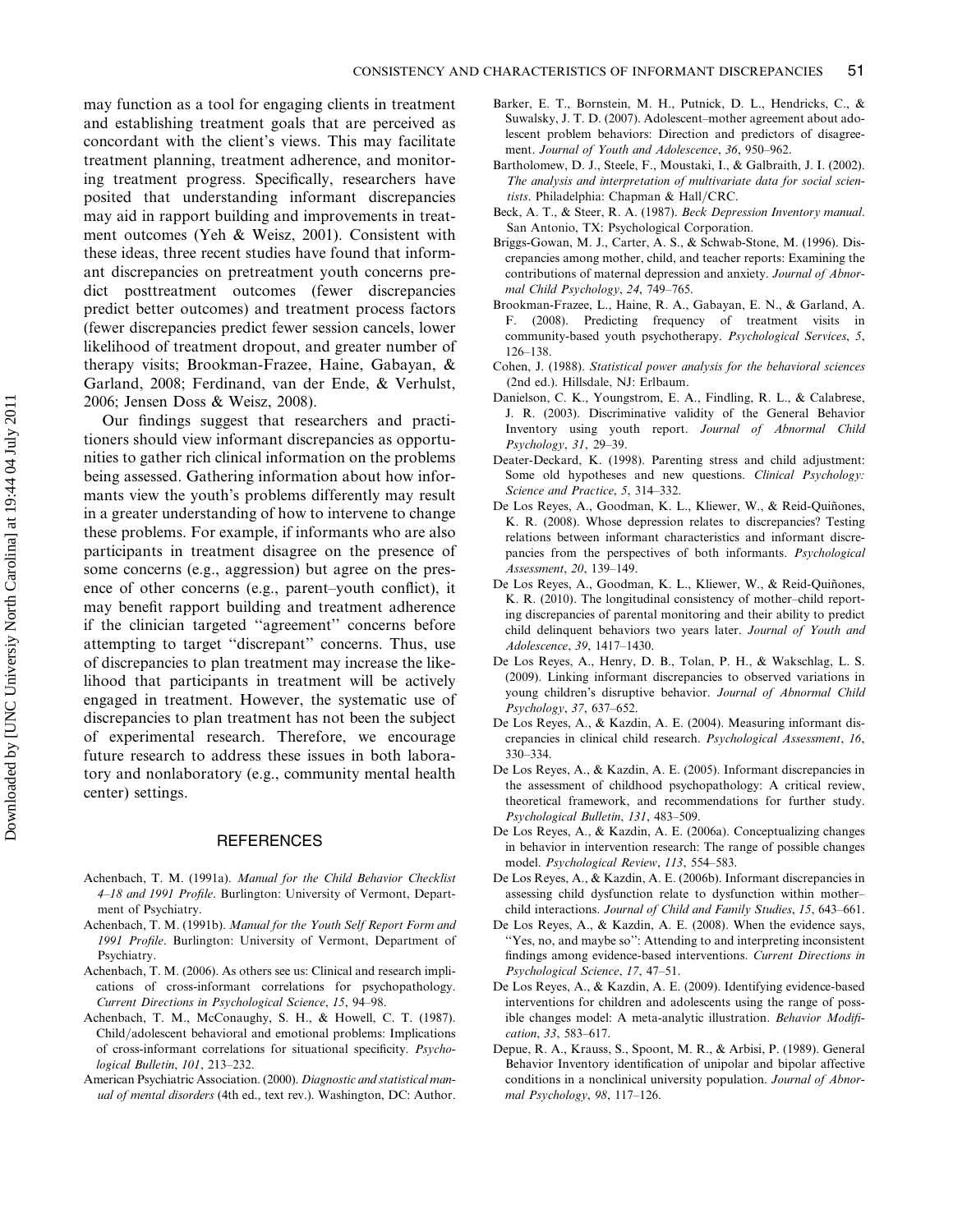- Depue, R. A., Slater, J. F., Wolfstetter-Kausch, H., Klein, D. N., Goplerud, E., & Farr, D. A. (1981). A behavioral paradigm for identifying persons at risk for bipolar depressive disorder: A conceptual framework and five validation studies. Journal of Abnormal Psychology, 90, 381–437.
- Du Rocher Schudlich, T. D., Youngstrom, E. A., Calabrese, J. R., & Findling, R. L. (2008). The role of family functioning in bipolar disorder in families. Journal of Abnormal Child Psychology, 36, 849–863.
- Epstein, N. B., Baldwin, L. M., & Bishop, D. S. (1983). The McMaster Family Assessment Device. Journal of Marital and Family Therapy, 9, 171–180.
- Feldt, L. S. (1969). A test of the hypothesis that Cronbach's alpha or Kuder–Richardson coefficient twenty is the same for two tests. Psychometrika, 34, 363–373.
- Ferdinand, R. F., van der Ende, J., & Verhulst, F. C. (2004). Parent– adolescent disagreement regarding psychopathology in adolescents from the general population as a risk factor for adverse outcome. Journal of Abnormal Psychology, 113, 198–206.
- Ferdinand, R. F., van der Ende, J., & Verhulst, F. C. (2006). Prognostic value of parent–adolescent disagreement in a referred sample. European Child & Adolescent Psychiatry, 15, 156–162.
- Findling, R. L., Frazier, T. W., Youngstrom, E. A., McNamara, N. K., Stansbrey, R. J., Gracious, B. L., et al. (2007). Double-blind, placebo-controlled trial of divalproex monotherapy in the treatment of symptomatic youth at high risk for developing bipolar disorder. Journal of Clinical Psychiatry, 68, 781–788.
- Findling, R. L., Youngstrom, E. A., Danielson, C. K., DelPorto, D., Papish David, R., Townsend, L., et al. (2002). Clinical decision-making using the General Behavior Inventory in juvenile bipolarity. Bipolar Disorders, 4, 34–42.
- Fristad, M. A., Weller, E. B., & Weller, R. A. (1992). The Mania Rating Scale: Can it be used in children? A preliminary report. Journal of the American Academy of Child & Adolescent Psychiatry, 31, 252–257.
- Fristad, M. A., Weller, R. A., & Weller, E. B. (1995). The Mania Rating Scale (MRS): Further reliability and validity studies with children. Annals of Clinical Psychiatry, 7, 127–132.
- Geller, B., Zimerman, B., Williams, M., Bolhofner, K., Craney, J. L., DelBello, M. P., et al. (2001). Reliability of the Washington University in St. Louis Kiddie Schedule for Affective Disorders and Schizophrenia (WASH–U–KSADS) mania and rapid cycling sections. Journal of the American Academy of Child & Adolescent Psychiatry, 40, 450–455.
- Granic, I., & Patterson, G. R. (2006). Toward a comprehensive model of antisocial development: A dynamic systems approach. Psychological Review, 113, 101–131.
- Guion, K., Mrug, S., & Windle, M. (2009). Predictive value of informant discrepancies in reports of parenting: Relations to early adolescents' adjustment. Journal of Abnormal Child Psychology, 37, 17–30.
- Guion, R. M. (1998). Assessment, measurement, and prediction for personnel decisions. Hillsdale, NJ: Erlbaum.
- Hawley, K. M., & Weisz, J. R. (2003). Child, parent, and therapist (dis)agreement on target problems in outpatient therapy: The therapist's dilemma and its implications. Journal of Consulting and Clinical Psychology, 71, 62–70.
- Hirschfeld, R. M. (2001). Bipolar spectrum disorder: Improving its recognition and diagnosis. Journal of SClinical Psychiatry, 62 Suppl 14, 5–9.
- Hirschfeld, R. M. A., Williams, J. B. W., Spitzer, R. L., Calabrese, J. R., Flynn, L., Keck, P. E., et al. (2000). Development and validation of a screening instrument for bipolar spectrum disorder: The Mood Disorder Questionnaire. American Journal of Psychiatry, 157, 1873–1875.
- Israel, P., Thomsen, P. H., Langeveld, J. H., & Stormark, K. M. (2007). Parent–youth discrepancy in the assessment and treatment of youth in usual clinical care setting: Consequences to parent involvement. European Child & Adolescent Psychiatry, 16, 138–148.
- Jensen Doss, A., & Weisz, J. R. (2008). Diagnostic agreement predicts treatment process and outcomes in youth mental health clinics. Journal of Consulting and Clinical Psychology, 76, 711–722.
- Kaufman, J., Birmaher, B., Brent, D., Rao, U., Flynn, C., Moreci, P., et al. (1997). Schedule for Affective Disorders and Schizophrenia for School-Age Children–Present and Lifetime version (K–SADS–PL): Initial reliability and validity data. Journal of the American Academy of Child & Adolescent Psychiatry, 36, 980–988.
- Kazdin, A. E., & De Los Reyes, A. (2007). Conduct disorder. In R. J. Morris, & T. R. Kratochwill, (Eds.), The practice of child therapy (4th ed., pp. 207–247). Philadelphia: Taylor & Francis.
- Kazdin, A. E., & Wassell, G. (2000). Therapeutic changes in children, parents, and families resulting from treatment of children with conduct problems. Journal of the American Academy of Child & Adolescent Psychiatry, 39, 414–420.
- Klein, D. N., Depue, R. A., & Slater, J. F. (1986). Inventory identification of cyclothymia. IX. Validation in offspring of bipolar I patients. Archives of General Psychiatry, 43, 441–445.
- Klein, D. N., Dickstein, S., Taylor, E. B., & Harding, K. (1989). Identifying chronic affective disorders in outpatients: Validation of the General Behavior Inventory. Journal of Consulting and Clinical Psychology, 57, 106–111.
- Koenig, K., De Los Reyes, A., Cicchetti, D., Scahill, L., & Klin, A. (2009). Group intervention to promote social skills in school-age children with pervasive developmental disorders: Reconsidering efficacy. Journal of Autism and Developmental Disorders, 39, 1163–1172.
- Kolko, D. J., & Kazdin, A. E. (1993). Emotional/behavioral problems in clinic and nonclinic children: Correspondence among child, parent, and teacher reports. Journal of Child Psychology & Psychiatry, 34, 991–1006.
- Kraemer, H. C., Measelle, J. R., Ablow, J. C., Essex, M. J., Boyce, W. T., & Kupfer, D. J. (2003). A new approach to integrating data from multiple informants in psychiatric assessment and research: Mixing and matching contexts and perspectives. American Journal of Psychiatry, 160, 1566–1577.
- Landis, J. R., & Koch, G. G. (1977). The measurement of observer agreement for categorical data. Biometrics, 33, 159–174.
- Mallon, J. C., Klein, D. N., Bornstein, R. F., & Slater, J. F. (1986). Discriminant validity of the General Behavior Inventory: an outpatient study. Journal of Personality Assessment, 50, 568–577.
- McCutcheon, A. L. (1987). Latent class analysis. Newbury Park, CA: Sage.
- Miller, I. W., Kabacoff, R. I., Keitner, G. I., Epstein, N. B., & Bishop, D. S. (1986). Family functioning in families of psychiatric patients. Comprehensive Psychiatry, 27, 302–312.
- Nagin, D. S. (2006). Group-based modeling of development. Cambridge, MA: Harvard University Press.
- National Institute of Mental Health. (1985). Rating scales and assessment instruments for use in pediatric psychopharmacology research. Psychopharmacology Bulletin, 21, 839–843.
- Nottelmann, E., Biederman, J., Birmaher, B., Carlson, G. A., Chang, K. D., Fenton, W. S., et al. (2001). National Institute of Mental Health research roundtable on prepubertal bipolar disorder. Journal of the American Academy of Child & Adolescent Psychiatry, 40, 871–878.
- Nunnally, J. C., & Bernstein, I. H. (1994). Psychometric theory (3rd ed.). New York: McGraw-Hill.
- Nusslock, R., Abramson, L. Y., Harmon-Jones, E., Alloy, L. B., & Hogan, M. E. (2007). A goal-striving life event and the onset of hypomanic and depressive episodes and symptoms: Perspective from the behavioral approach system (BAS) dysregulation theory. Journal of Abnormal Psychology, 116, 105–115.